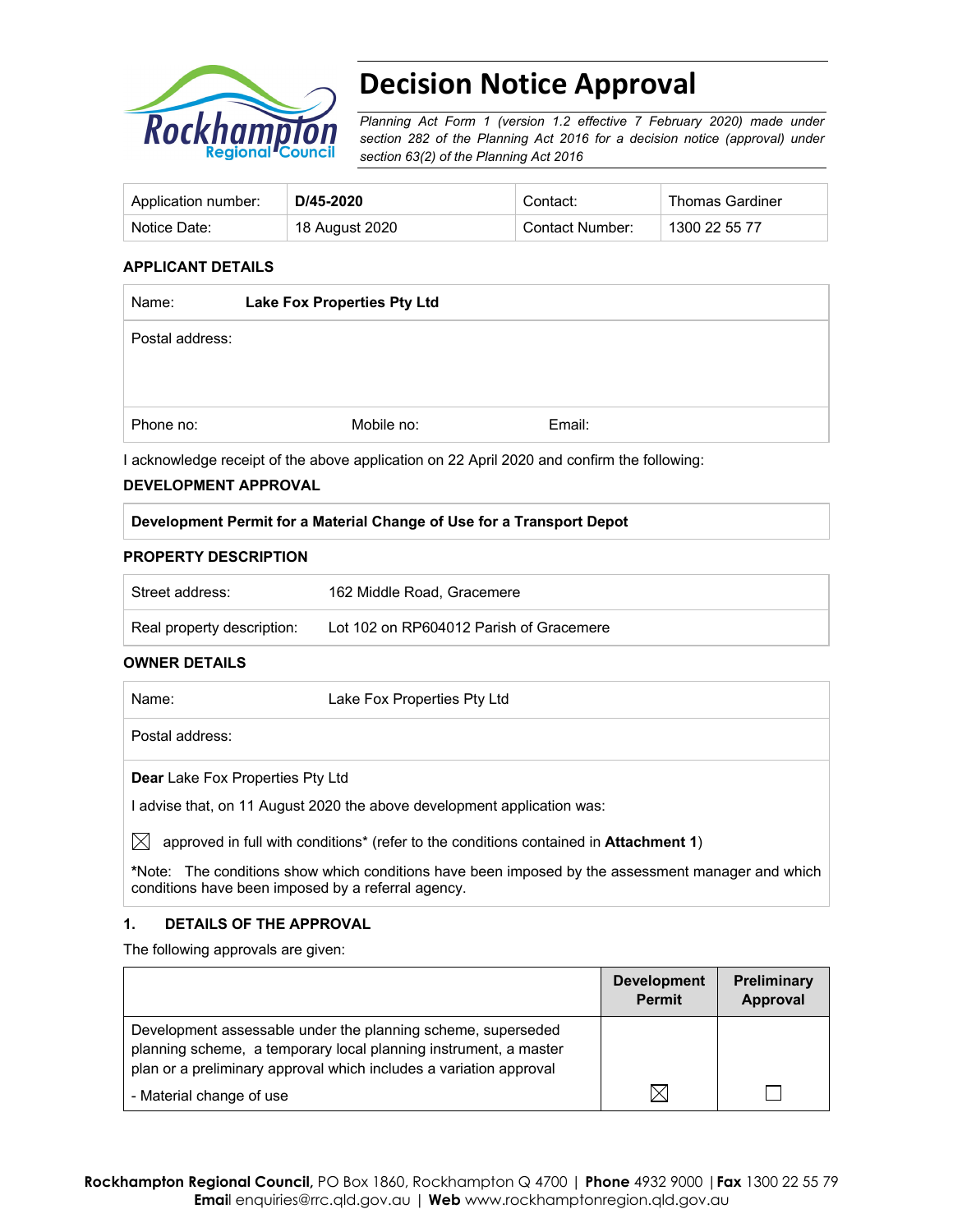#### **2. CONDITIONS**

This approval is subject to the conditions in Attachment 1.

#### **3. FURTHER DEVELOPMENT PERMITS REQUIRED**

Please be advised that the following development permits are required to be obtained before the development can be carried out:

| Type of development permit required | Subject of the required development permit |
|-------------------------------------|--------------------------------------------|
| <b>Operational Works</b>            | Road Works                                 |
|                                     | <b>Access and Parking Works</b>            |
|                                     | Sewerage Works                             |
|                                     | <b>Water Works</b>                         |
|                                     | <b>Stormwater Works</b>                    |
|                                     | Site Works                                 |
|                                     | Roof and Allotment Drainage Works          |
| <b>Building Works</b>               |                                            |
| <b>Plumbing and Drainage Works</b>  |                                            |

#### **4. REFERRAL AGENCIES NIL 2018**

The following Referral Agencies were activated by this application.

### **5. THE APPROVED PLANS**

**The approved development must be completed and maintained generally in accordance with the approved drawings and documents:** 

| Drawing/report title                      | <b>Prepared by</b>                | Date             | Reference number | <b>Rev</b> |
|-------------------------------------------|-----------------------------------|------------------|------------------|------------|
| Stormwater Management<br>Plan             | McMurtrie Consulting<br>Engineers | 25 June 2020     | 032-19-20        | В          |
| Stormwater Management-<br>Detention Basin | McMurtrie Consulting<br>Engineers | 25 November 2019 | 0321820-9001     | A          |
| Site Plan                                 | Design &<br>Architecture          | 22 July 2020     | SK-002           | 9          |
| <b>Building Layout</b>                    | The Shed Company                  | 19 December 2019 | 1912003-1        |            |
| <b>Swept Paths</b>                        | McMurtrie Consulting<br>Engineers |                  |                  |            |

#### **6. CURRENCY PERIOD FOR THE APPROVAL (s.85 of the** *Planning Act***)**

The standard currency periods stated in section 85 of *Planning Act 2016* apply to each aspect of development in this approval, if not stated in the conditions of approval attached.

#### **7. STATEMENT OF REASONS**

| <b>Description of the</b><br>development | The proposed development is for a Material Change of Use for a<br><b>Transport Depot</b>                                                            |  |  |
|------------------------------------------|-----------------------------------------------------------------------------------------------------------------------------------------------------|--|--|
| <b>Reasons for Decision</b>              | The subject site appropriately accommodates the proposed use as it<br>a)<br>is a large site that is not in direct proximity to sensitive land uses; |  |  |
|                                          | The proposed use does not compromise the strategic framework in<br>b)<br>the Rockhampton Region Planning Scheme 2015;                               |  |  |
|                                          | Assessment of the development against the relevant zone purpose,<br>C)                                                                              |  |  |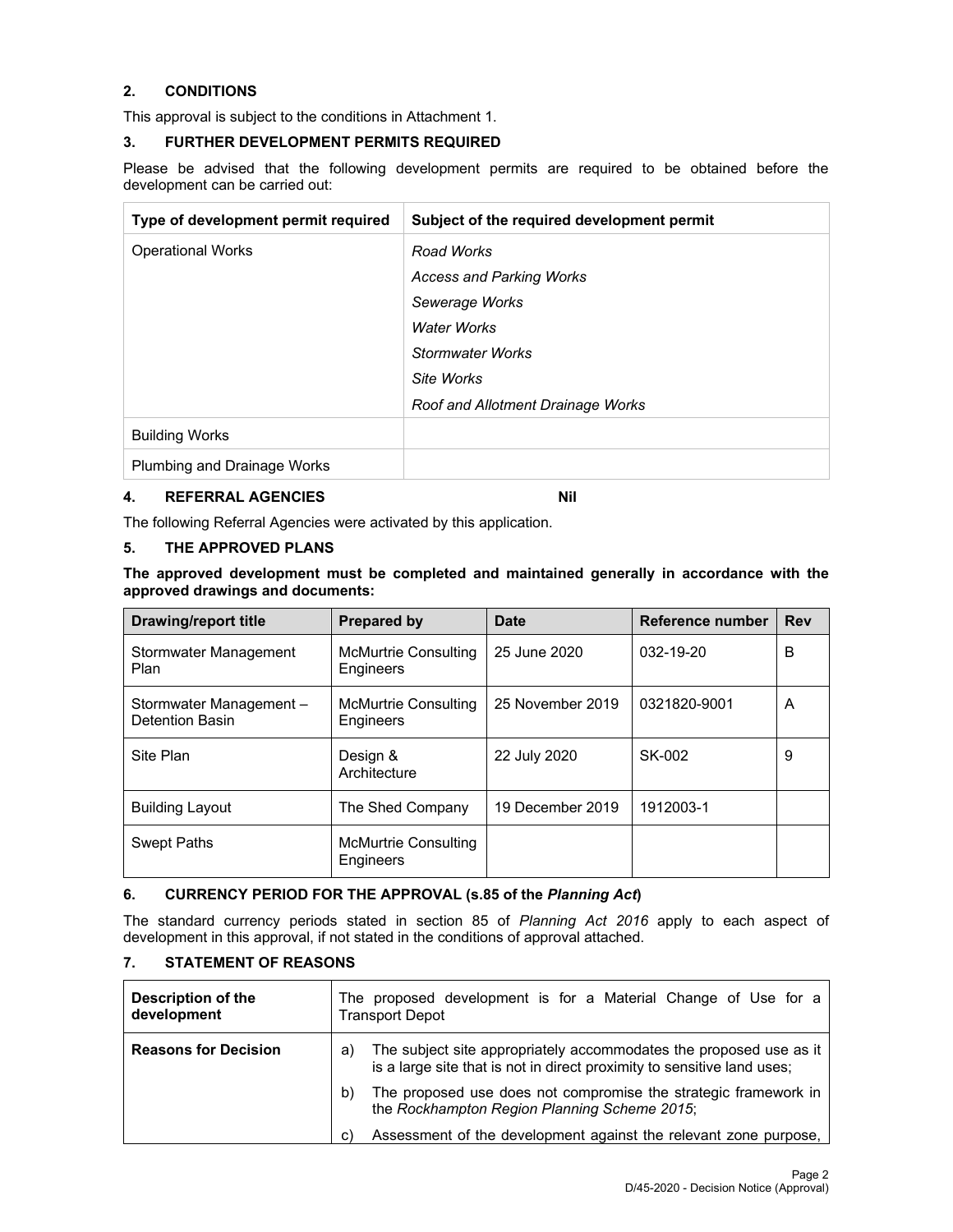|                                                 | planning scheme codes and planning scheme policies demonstrates<br>that the proposed development will not cause significant adverse<br>impacts on the surrounding natural environment, built environment<br>and infrastructure, community facilities, or local character and<br>amenity;<br>d)<br>The proposed development does not compromise the relevant State<br>Planning Policy; and |                                                                                                                                                                                                                                                                                                                                                                                          |  |  |
|-------------------------------------------------|-------------------------------------------------------------------------------------------------------------------------------------------------------------------------------------------------------------------------------------------------------------------------------------------------------------------------------------------------------------------------------------------|------------------------------------------------------------------------------------------------------------------------------------------------------------------------------------------------------------------------------------------------------------------------------------------------------------------------------------------------------------------------------------------|--|--|
|                                                 | e)<br>aspect of the assessment benchmarks.                                                                                                                                                                                                                                                                                                                                                | On balance, the application should be approved because the<br>circumstances favour Council exercising its discretion to approve the<br>application even though the development does not comply with an                                                                                                                                                                                   |  |  |
| <b>Assessment Benchmarks</b>                    | assessment benchmarks:                                                                                                                                                                                                                                                                                                                                                                    | The proposed development was assessed against the following                                                                                                                                                                                                                                                                                                                              |  |  |
|                                                 | Medium Impact Industry Zone;<br>$\bullet$                                                                                                                                                                                                                                                                                                                                                 |                                                                                                                                                                                                                                                                                                                                                                                          |  |  |
|                                                 | Flood Hazard Overlay Code;<br>$\bullet$                                                                                                                                                                                                                                                                                                                                                   |                                                                                                                                                                                                                                                                                                                                                                                          |  |  |
|                                                 |                                                                                                                                                                                                                                                                                                                                                                                           | Access, Parking and Transport Code;                                                                                                                                                                                                                                                                                                                                                      |  |  |
|                                                 | Landscape Code;<br>٠                                                                                                                                                                                                                                                                                                                                                                      |                                                                                                                                                                                                                                                                                                                                                                                          |  |  |
|                                                 | Stormwater Management Code;                                                                                                                                                                                                                                                                                                                                                               |                                                                                                                                                                                                                                                                                                                                                                                          |  |  |
|                                                 | Waste Management Code; and                                                                                                                                                                                                                                                                                                                                                                |                                                                                                                                                                                                                                                                                                                                                                                          |  |  |
|                                                 | Water and Sewer Code.                                                                                                                                                                                                                                                                                                                                                                     |                                                                                                                                                                                                                                                                                                                                                                                          |  |  |
| <b>Compliance with</b><br>assessment benchmarks | The development was assessed against all of the assessment<br>benchmarks listed above and complies with all of these with the<br>exceptions listed below.                                                                                                                                                                                                                                 |                                                                                                                                                                                                                                                                                                                                                                                          |  |  |
|                                                 | Assessment<br><b>Benchmark</b>                                                                                                                                                                                                                                                                                                                                                            | Reasons for the approval despite non-<br>compliance with benchmark                                                                                                                                                                                                                                                                                                                       |  |  |
|                                                 | Medium Impact Industry<br>Zone Code<br>(PO3)                                                                                                                                                                                                                                                                                                                                              | The proposed shed is designed to contribute<br>towards a high standard of amenity and<br>reflects the operational needs of the proposed<br>Transport Depot. The ancillary office, which is<br>attached to the shed, is also oriented towards<br>the Douglas Street road frontage, ensuring that<br>the development contributes towards an<br>attractive streetscape.                     |  |  |
|                                                 | (PO7)                                                                                                                                                                                                                                                                                                                                                                                     | While no landscaping is proposed, the site is<br>located in an existing industrial area and the<br>proposed built form is consistent with the<br>existing development pattern surrounding the<br>site, particularly along Douglas Street. Further,<br>the proposed development involves the<br>construction of a single shed, which does not<br>require landscape elements to screen the |  |  |
|                                                 |                                                                                                                                                                                                                                                                                                                                                                                           | intensity of the proposed built form, given its<br>small-scale nature.                                                                                                                                                                                                                                                                                                                   |  |  |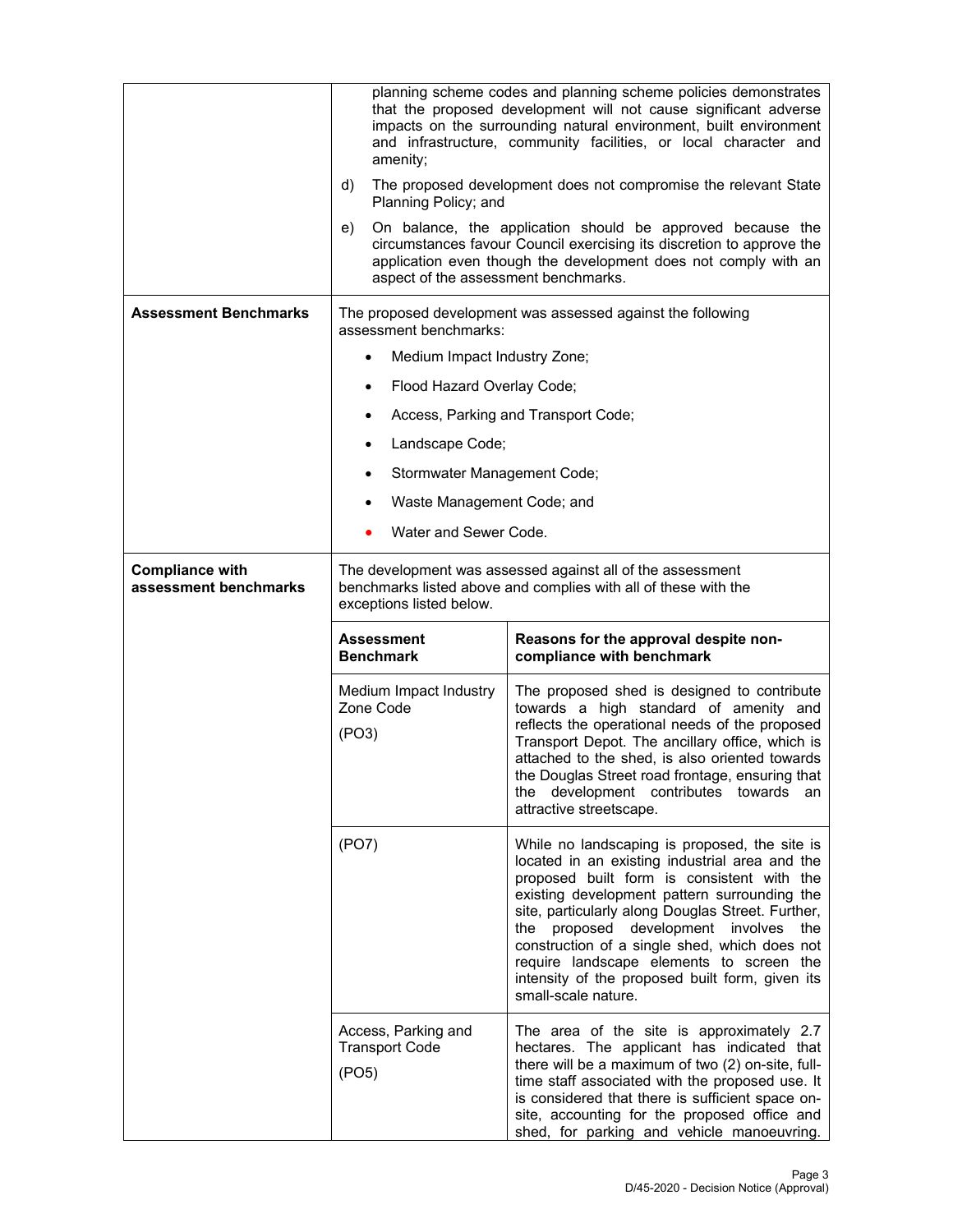|                              |                                               | The proposed development will also involve a<br>maximum of fifteen (15) heavy vehicle<br>movements per day. It has been demonstrated<br>that there is sufficient space on-site for the<br>parking of these vehicles, and also their<br>manoeuvring within the site. Therefore, there is<br>not expected to be any on-street car parking to<br>occur on Douglas Street which<br>would<br>adversely affect the safety or functionality of<br>this road network.            |  |  |
|------------------------------|-----------------------------------------------|--------------------------------------------------------------------------------------------------------------------------------------------------------------------------------------------------------------------------------------------------------------------------------------------------------------------------------------------------------------------------------------------------------------------------------------------------------------------------|--|--|
|                              | Landscape Code<br>(PO1)                       | While no landscaping is proposed, the site is<br>located in an existing industrial area and the<br>proposed built form is consistent with the<br>existing development pattern surrounding the<br>site, particularly along Douglas Street. Further,<br>proposed development involves<br>the<br>the<br>construction of a single shed, which does not<br>require landscape elements to screen the<br>intensity of the proposed built form, given its<br>small-scale nature. |  |  |
|                              | Water and Sewer Code<br>(PO3)                 | An on-site septic system in lieu of connecting<br>to Council's reticulated waste water system<br>was proposed as an alternative solution. As<br>the proposed use will not accommodate<br>permanent staff on a regular basis, Council<br>has conditioned that an on-site septic system<br>be installed which is considered an appropriate<br>compromise given the proposed on-site<br>arrangements and nature of the proposed use.                                        |  |  |
| <b>Matters prescribed by</b> | The State Planning Policy - Part E;<br>(i)    |                                                                                                                                                                                                                                                                                                                                                                                                                                                                          |  |  |
| regulation                   | (ii)<br>The Central Queensland Regional Plan; |                                                                                                                                                                                                                                                                                                                                                                                                                                                                          |  |  |
|                              | (iii)                                         | The Rockhampton Region Planning Scheme 2015; and                                                                                                                                                                                                                                                                                                                                                                                                                         |  |  |
|                              | (iv)<br>application.                          | The common material, being the material submitted with the                                                                                                                                                                                                                                                                                                                                                                                                               |  |  |

#### **8. APPEAL RIGHTS**

The rights of an applicant to appeal to a tribunal or the Planning and Environment Court against a decision about a development application are set out in chapter 6, part 1 of the *Planning Act 2016*. There may also be a right to make an application for a declaration by a tribunal (see chapter 6, part 2 of the *Planning Act 2016).*

#### *Appeal by an applicant*

An applicant for a development application may appeal to the Planning and Environment Court against the following:

- the refusal of all or part of the development application
- a provision of the development approval
- the decision to give a preliminary approval when a development permit was applied for
- a deemed refusal of the development application.

An applicant may also have a right to appeal to the Development tribunal. For more information, see schedule 1 of the *Planning Act 2016*.

The timeframes for starting an appeal in the Planning and Environment Court are set out in section 229 of the *Planning Act 2016*.

**Attachment 2** is an extract from the *Planning Act 2016* that sets out the applicant's appeal rights and the appeal rights of a submitter.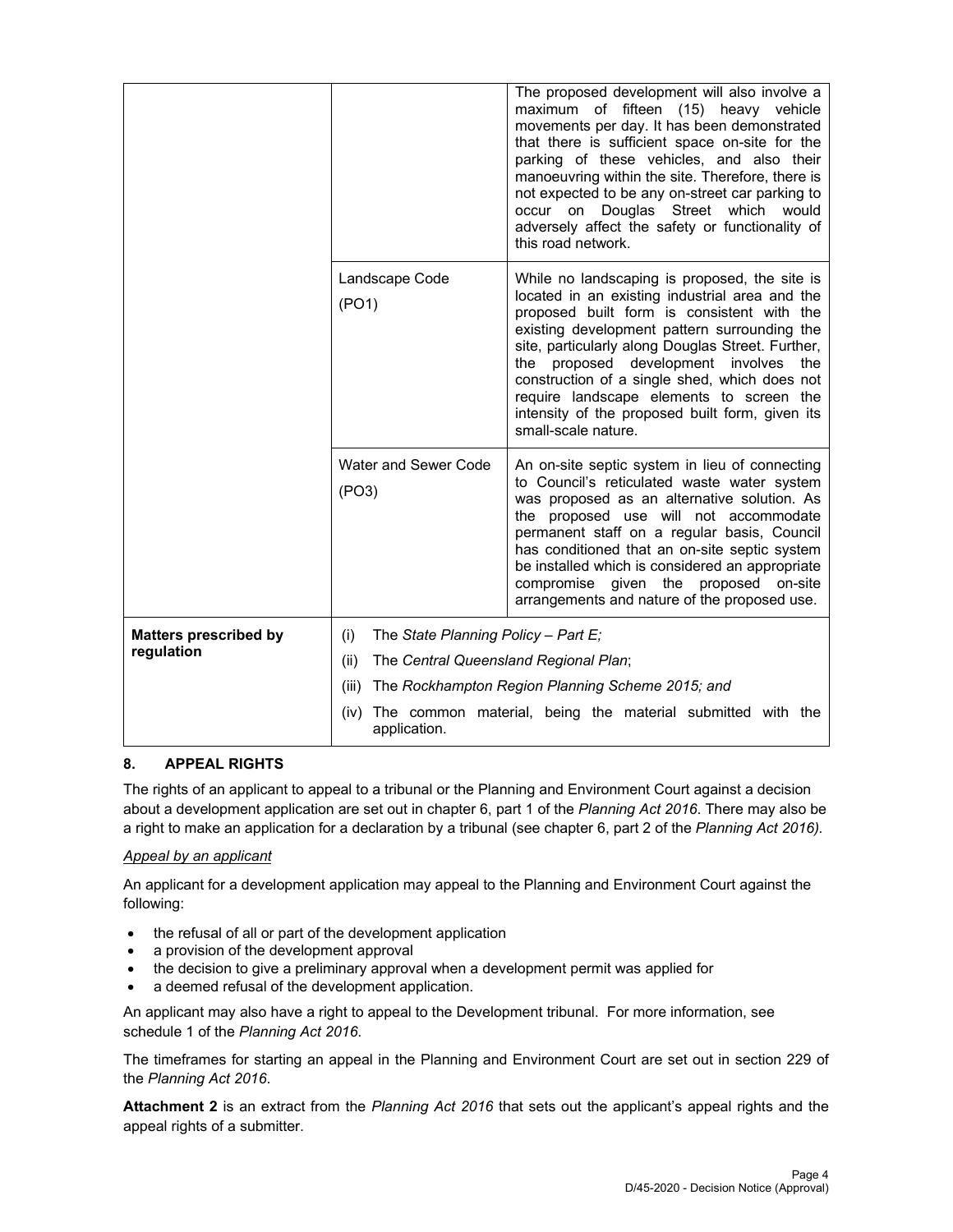### **9. WHEN THE DEVELOPMENT APPROVAL TAKES EFFECT**

This development approval takes effect:

- From the time the decision notice is given – if there is no submitter and the applicant does not appeal the decision to the court.

Or

- When the submitter's appeal period ends – if there is a submitter and the applicant does not appeal the decision to the court.

Or

- Subject to the decision of the court, when the appeal is finally decided – if an appeal is made to the court.

#### **10. ASSESSMENT MANAGER**

| Name: | Tarnya Fitzgibbon<br><b>COORDINATOR</b> | Signature: | Date: 18 August 2020 |
|-------|-----------------------------------------|------------|----------------------|
|       | <b>DEVELOPMENT ASSESSMENT</b>           |            |                      |

#### **Attachment 1 – Conditions of the approval**

*Part 1* **–** *Conditions imposed by the assessment manager [Note: where a condition is imposed about infrastructure under Chapter 4 of the Planning Act 2016, the relevant provision of the Act under which this condition was imposed must be specified.]*

#### **Attachment 2—Extract on appeal rights**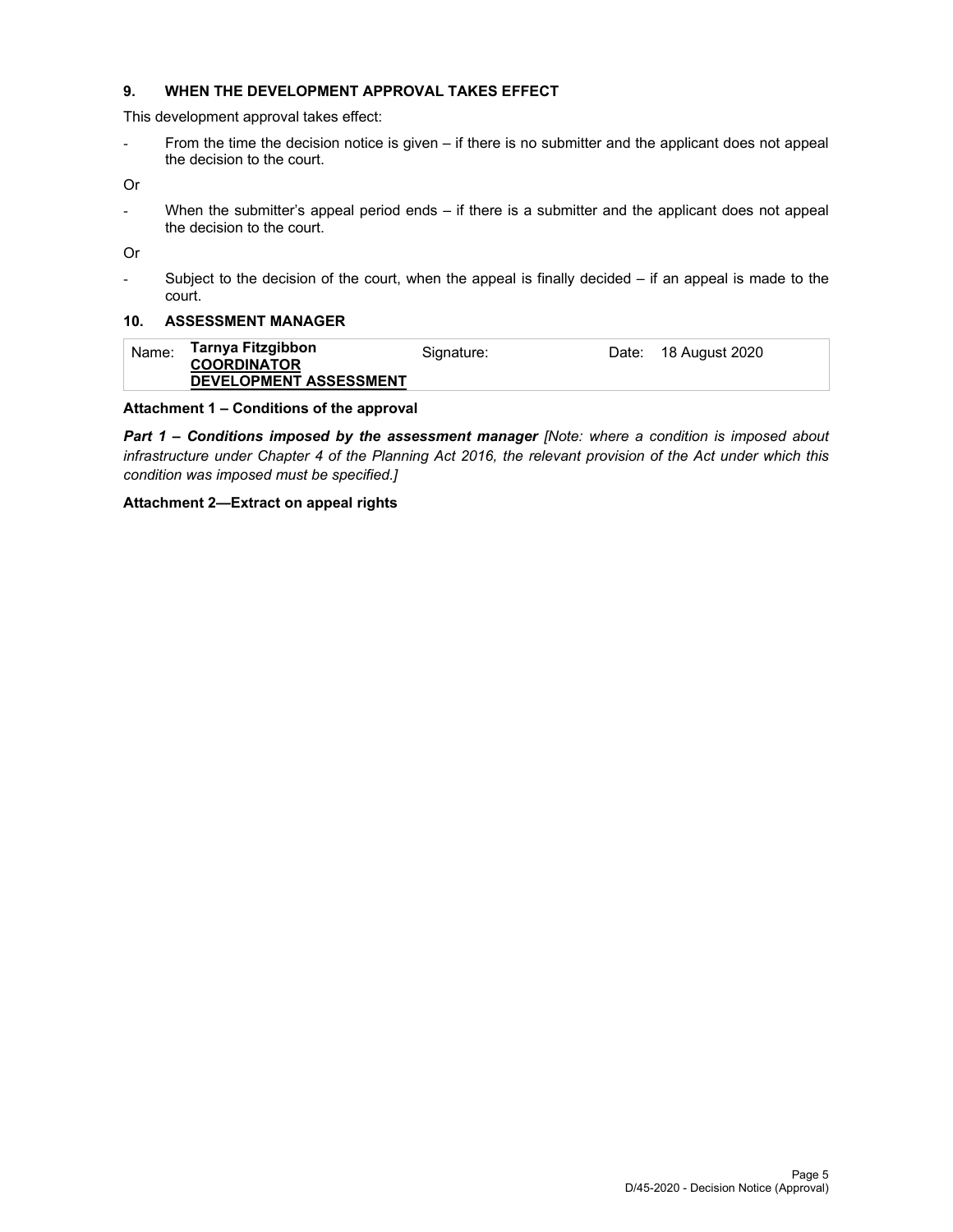

# **Attachment 1 – Part 1 Rockhampton Regional Council Conditions**

*Planning Act 2016* 

- 1.0 ADMINISTRATION
- 1.1 The Developer and their employee, agent, contractor or invitee is responsible for ensuring compliance with the conditions of this development approval.
- 1.2 Where these Conditions refer to "Council" in relation to requiring Council to approve or to be satisfied as to any matter, or conferring on the Council a function, power or discretion, that role may be fulfilled in whole or in part by a delegate appointed for that purpose by the Council.
- 1.3 All conditions, works, or requirements of this development approval must be undertaken, completed, and be accompanied by a Compliance Certificate for any operational works required by this development approval:
	- 1.3.1 to Council's satisfaction;
	- 1.3.2 at no cost to Council; and
	- 1.3.3 prior to the commencement of the use,

unless otherwise stated.

- 1.4 Infrastructure requirements of this development approval must be contributed to the relevant authorities, where applicable, at no cost to Council, prior to the commencement of the use, unless otherwise stated.
- 1.5 The following further Development Permits must be obtained prior to the commencement of any works associated with their purposes:
	- 1.5.1 Operational Works:
		- (i) Road Works;
		- (ii) Access and Parking Works;
		- (iii) Water Works (if required refer Condition 6.3)
		- (iv) Sewerage Works;
		- (v) Stormwater Works;
		- (vi) Roof and Allotment Drainage;
		- (vii) Site Works
	- 1.5.2 Plumbing and Drainage Works; and
	- 1.5.3 Building Works.
- 1.6 All Development Permits for Operational Works and Plumbing and Drainage Works must be obtained prior to the issue of a Development Permit for Building Works.
- 1.7 All works must be designed, constructed and maintained in accordance with the relevant Council policies, guidelines and standards, unless otherwise stated.
- 1.8 All engineering drawings/specifications, design and construction works must be in accordance with the requirements of the relevant *Australian Standards* and must be approved, supervised and certified by a Registered Professional Engineer of Queensland.
- 2.0 APPROVED PLANS AND DOCUMENTS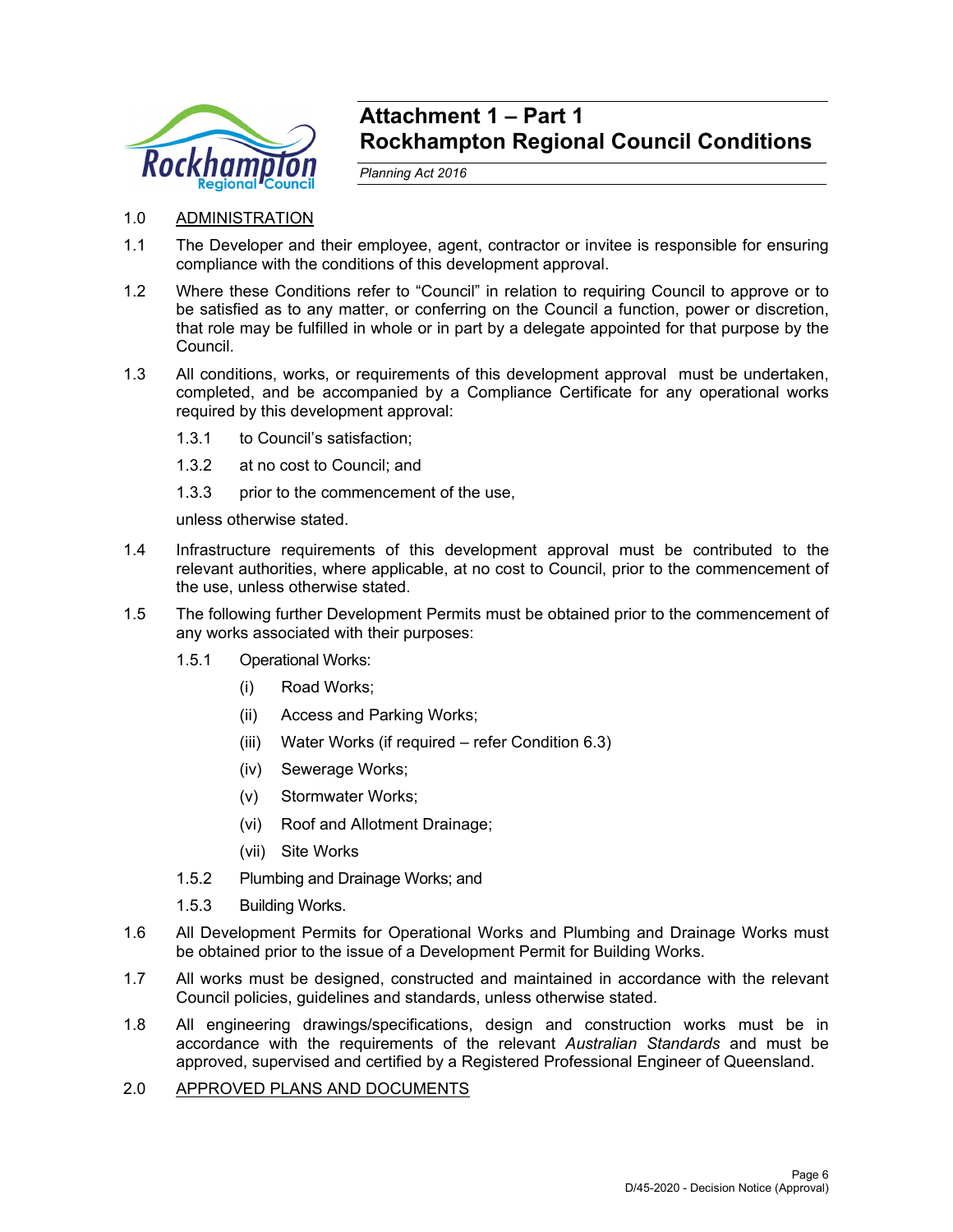2.1 The approved development must be completed and maintained generally in accordance with the approved plans and documents, except where amended by any condition of this development approval:

| Drawing/report title                                | Prepared by                       | <b>Date</b>         | Reference number | <b>Rev</b> |
|-----------------------------------------------------|-----------------------------------|---------------------|------------------|------------|
| Stormwater<br>Management Plan                       | McMurtrie Consulting<br>Engineers | 25 June 2020        | 032-19-20        | B          |
| Stormwater<br>Management-<br><b>Detention Basin</b> | McMurtrie Consulting<br>Engineers | 25 November<br>2019 | 0321820-9001     | A          |
| Site Plan                                           | Design & Architecture             | 22 July 2020        | SK-002           | 9          |
| <b>Building Layout</b>                              | The Shed Company                  | 19 December<br>2019 | 1912003-1        |            |
| <b>Swept Paths</b>                                  | McMurtrie Consulting<br>Engineers |                     |                  |            |

- 2.2 Where there is any conflict between the conditions of this development approval and the details shown on the approved plans and documents, the conditions of this development approval must prevail.
- 2.3 Where conditions require the above plans or documents to be amended, the revised document(s) must be submitted for approval by Council prior to the submission of an application for a Development Permit for Operational Works.

## 3.0 ROAD WORKS

- 3.1 A Development Permit for Operational Works (road works) must be obtained prior to the commencement of any road works required by this development approval.
- 3.2 All road works must be designed and constructed in accordance with the approved plans (refer to condition 2.1), *Capricorn Municipal Development Guidelines*, relevant *Australian Standards* and *Austroads Guidelines* and the provisions of a Development Permit for Operational Works (road works).
- 3.3 The southern side of Douglas Street must be widened for the full frontage of the site to an Industrial Access standard, including kerb and channel and drainage. The alignment of the new kerb and channel must be consistent with that of the new section of kerb and channel at the Macquarie Street end of Douglas Street. If the egress movements of a B-double / Road Train cannot be accommodated within the sealed area of the roadway, it will be necessary to provide localised widening on the northern side of Douglas Street to accommodate these turn movements.

# 4.0 ACCESS AND PARKING WORKS

- 4.1 A Development Permit for Operational Works (access and parking works) must be obtained prior to the commencement of any access and parking works on the development site.
- 4.2 All access and parking works must be designed and constructed in accordance with the approved plans (refer to condition 2.1), *Capricorn Municipal Development Guidelines*, *Australian Standard AS2890 "Parking facilities"* and the provisions of a Development Permit for Operational Works (access and parking works).
- 4.3 All access, parking and vehicle manoeuvring areas must be constructed and surface treated in accordance with the approved site plan (refer to condition 2.1). All surface treatments must be constructed, operated and maintained in a manner so that there is no significant impact on the amenity of adjoining premises or the surrounding area being caused due to the emission of dust or resulting in sediment laden water.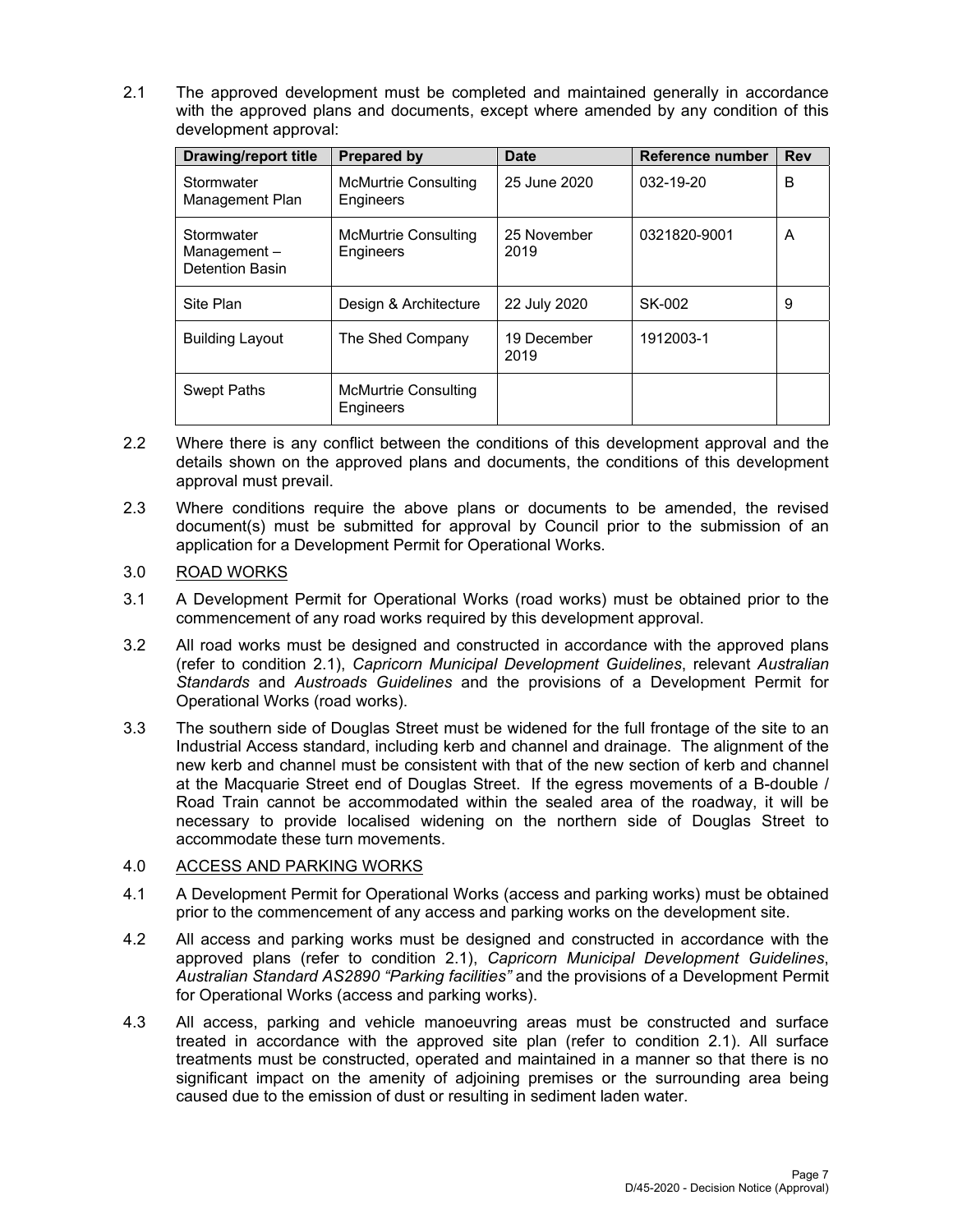- 4.4 Two (2) new accesses to the development must be provided in accordance with the approved plans (refer Condition 2.1).
- 4.5 All vehicles must ingress and egress the development in a forward gear.
- 4.6 B-double and Road Train (RT1) egress from the site must be limited to 'right out' only.
- 4.7 Adequate sight distances must be provided for all ingress and egress movements at the access driveways in accordance with *Australian Standard AS2890.2 "Parking facilities - Off street commercial vehicle facilities"*.
- 4.8 All vehicle operations associated with the development must be directed by suitable directional, informative, regulatory or warning signs in accordance with *Australian Standard AS1742.1 "Manual of uniform traffic control devices"* and *Australian Standard AS2890.1 "Parking facilities – Off-street car parking"*.

#### 5.0 SEWERAGE WORKS

- 5.1 A Development Permit for Operational Works (sewerage works) must be obtained prior to the commencement of any sewerage works on the development site.
- 5.2 All sewerage works must be designed and constructed in accordance with the *Capricorn Municipal Development Guidelines*, *Water Supply (Safety and Reliability) Act 2008*, *Plumbing and Drainage Act 2002* and the provisions of a Development Permit for Operational Works (sewerage works).
- 5.3 The development must be connected to Council's reticulated sewerage network within 24 months from the commencement of use.

#### 6.0 PLUMBING AND DRAINAGE WORKS

- 6.1 A Development Permit for Plumbing and Drainage Works must be obtained for the removal and/or demolition of any existing structure on the development site.
- 6.2 All internal plumbing and drainage works must be designed and constructed in accordance with the approved plans (refer to condition 2.1), *Capricorn Municipal Development Guidelines*, *Water Supply (Safety and Reliability) Act 2008, Plumbing and Drainage Act 2018*, Council's Plumbing and Drainage Policies and the provisions of a Development Permit for Plumbing and Drainage Works.
- 6.3 The development must be connected to Council's reticulated water network. Should it be necessary to extend the reticulated Council network to facilitate this, an Operational Works application (water works) will be required for these works.
- 6.4 A new water connection point must be provided. An hydraulic engineer or other suitably qualified person must determine the size of connection required.
- 6.5 Adequate domestic and fire fighting protection must be provided to the development, and must be certified by an hydraulic engineer or other suitably qualified person.
- 6.6 Water meter boxes located within trafficable areas must be raised or lowered to suit the finished surface levels and must be provided with heavy duty trafficable lids.
- 6.7 A temporary ablution block and above ground tank is permitted however the development must be connected to Council's reticulated sewerage network within 24 months from the commencement of use.

#### 7.0 STORMWATER WORKS

- 7.1 A Development Permit for Operational Works (stormwater works) must be obtained prior to the commencement of any stormwater works required by this development approval.
- 7.2 All stormwater drainage works must be designed and constructed in accordance with the approved plans (refer to condition 2.1), *Queensland Urban Drainage Manual*, *Capricorn Municipal Development Guidelines*, sound engineering practice and the provisions of a Development Permit for Operational Works (stormwater works).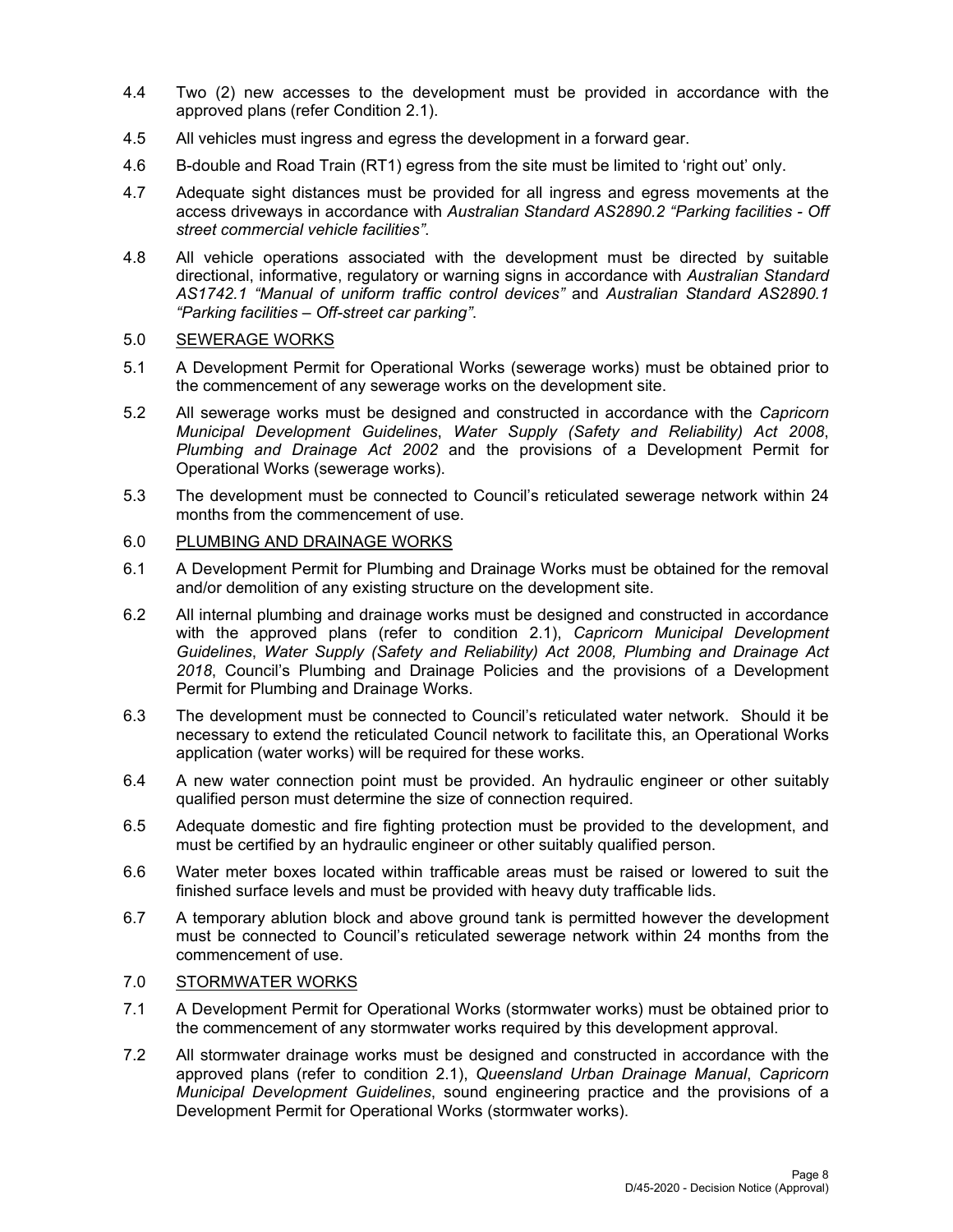- 7.3 All stormwater must drain to a demonstrated lawful point of discharge and must not adversely affect surrounding land or infrastructure in comparison to the pre-development conditions, including but not limited to blocking, altering, concentrating or diverting existing stormwater runoff patterns or having the potential to cause damage to other infrastructure.
- 7.4 The development must not increase peak stormwater runoff for a selected range of storm events up to and including a one per cent (1%) Annual exceedance probability storm event, for the post-development conditions.
- 7.5 Any application for a Development Permit for Operational Works (stormwater works) must be accompanied by engineering plans with details of any new drainage systems including retention systems, inlet and outlet structures, or the amendment and upgrading of existing drainage systems to implement the proposed drainage strategy.
- 7.6 The detention basin/bio basin as identified on the approved plans (refer to condition 2.1) must be landscaped in accordance with Council's requirements. Any application for a Development Permit for Operational Works (stormwater works) must be accompanied by detailed plans and specifications for the detention basin, and the design must:
	- 7.6.1 be suitable to the climate and incorporate predominately native species;
	- 7.6.2 maximise areas suitable for on-site infiltration of stormwater;
	- 7.6.3 incorporate shade trees; and
	- 7.6.4 demonstrate that all areas apart from garden beds are fully turfed or hydromulched.

The detailed design of the detention basin/s as identified on the approved plans (refer to condition 2.1), must ensure the safety of the public and/or tenants and where applicable include all required safety measures and facilities (for example, child proof fences). A maintenance plan for the proposed detention basin system must be submitted as part of any application for a Development Permit for Operational Works (stormwater works).

# 8.0 ROOF AND ALLOTMENT DRAINAGE WORKS

- 8.1 A Development Permit for Operational Works (roof and allotment drainage works) must be obtained prior to the commencement of any drainage works on the development site.
- 8.2 All roof and allotment drainage works must be designed and constructed in accordance with the approved plans (refer to condition 2.1), *Queensland Urban Drainage Manual*, *Capricorn Municipal Development Guidelines*, sound engineering practice and the provisions of a Development Permit for Operational Works (roof and allotment drainage works).
- 8.3 All roof and allotment runoff from the development must be directed to a lawful point of discharge and must not restrict, impair or change the natural flow of runoff water or cause a nuisance to surrounding land or infrastructure.
- 8.4 The development must not increase peak stormwater runoff for a selected range of storm events up to and including a one per cent (1%) Annual exceedance probability storm event, for the post-development conditions.

#### 9.0 SITE WORKS

- 9.1 All earthworks must be undertaken in accordance with *Australian Standard AS3798 "Guidelines on earthworks for commercial and residential developments".*
- 9.2 Site works must be constructed such that they do not, at any time, in any way restrict, impair or change the natural flow of runoff water, or cause a nuisance or worsening to surrounding land or infrastructure.
- 9.3 All site works must be undertaken to ensure that there is:
	- 9.3.1 no increase in upstream or downstream flood levels for all levels of immunity up to a one per cent (1%) Annual exceedance probability flood event;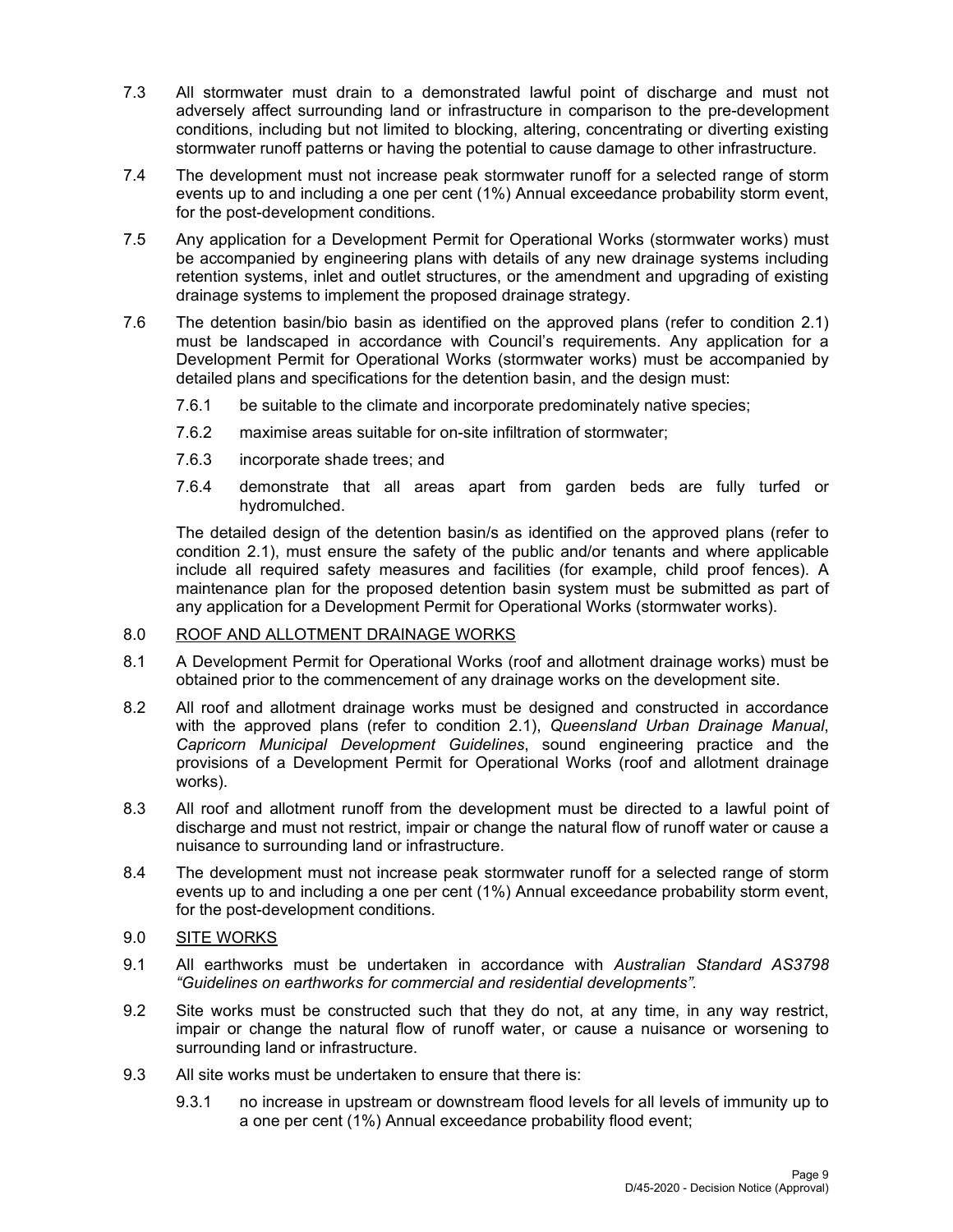- 9.3.2 no increase in velocity profiles, for which no remedy exists to prevent erosion and/or scouring. In the event that modelling shows non-compliance with the above, works must be undertaken within the system to satisfy the above criteria for development; and
- 9.3.3 a lawful point of discharge to which the approved works drain during construction phase.

Easements will be required over any other land to accommodate the flows.

- 10.0 BUILDING WORKS
- 10.1 Structures must not be located within the on-site sewerage treatment and disposal area or conflict with the separation distances, in accordance with the *Queensland Plumbing and Wastewater Code*.
- 10.2 All electrical and telecommunication services and utilities connected to the property, including electrical outlets, must be designed and installed at such a height that they are a minimum of 500 millimetres above a one per cent (1%) Annual exceedance probability flood level.
- 11.0 ELECTRICITY
- 11.1 Electricity services must be provided to the development in accordance with the standards and requirements of the relevant service provider.
- 12.0 TELECOMMUNICATIONS
- 12.1 Telecommunications services must be provided to the development in accordance with the standards and requirements of the relevant service provider. Unless otherwise stipulated by telecommunications legislation at the time of installation, this includes all necessary pits and pipes, and conduits that provide a connection to the telecommunications network.
- 12.2 The conduits, pipes and cables required by this condition are located on private land and therefore ownership of the conduits, etc. will be with the owner of the land or a carrier that uses the conduit to carry its cables.
- 12.3 The Telecommunications Act 1997 (Commonwealth) specifies where the deployment of optical fibre and the installation of fibre-ready facilities is required.
- 12.4 Evidence (see below) of acceptance of the works from the relevant service provider must be provided to Council, prior to the commencement of the use :-
	- **NBN** *a 'Certificate of Practical Completion*",
	- **Telstra** a-"*Telecommunications Agreement/Provisioning Letter*",

**A Licenced Carrier** under the Telecommunications Act 1997- (*signed documentation from a Registered Professional Engineer Queensland -electrical enginee*r.)

- 13.0 ASSET MANAGEMENT
- 13.1 Any alteration necessary to electricity, telephone, water mains, sewerage mains, and/or public utility installations resulting from the development or in connection with the development, must be undertaken and completed at no cost to Council.
- 13.2 Any damage to existing stormwater, water supply and sewerage infrastructure, kerb and channel, pathway or roadway (including removal of concrete slurry from public land and Council infrastructure), that occurs while any works are being carried out in association with this development approval must be repaired at full cost to the developer. This includes the reinstatement of any existing traffic signs or pavement markings that may have been removed or damaged.
- 13.3 'As Constructed' information pertaining to assets to be handed over to Council and those which may have an impact on Council's existing and future assets must be provided prior to the commencement of the use. This information must be provided in accordance with the *Asset Design and As Constructed Manual (ADAC).*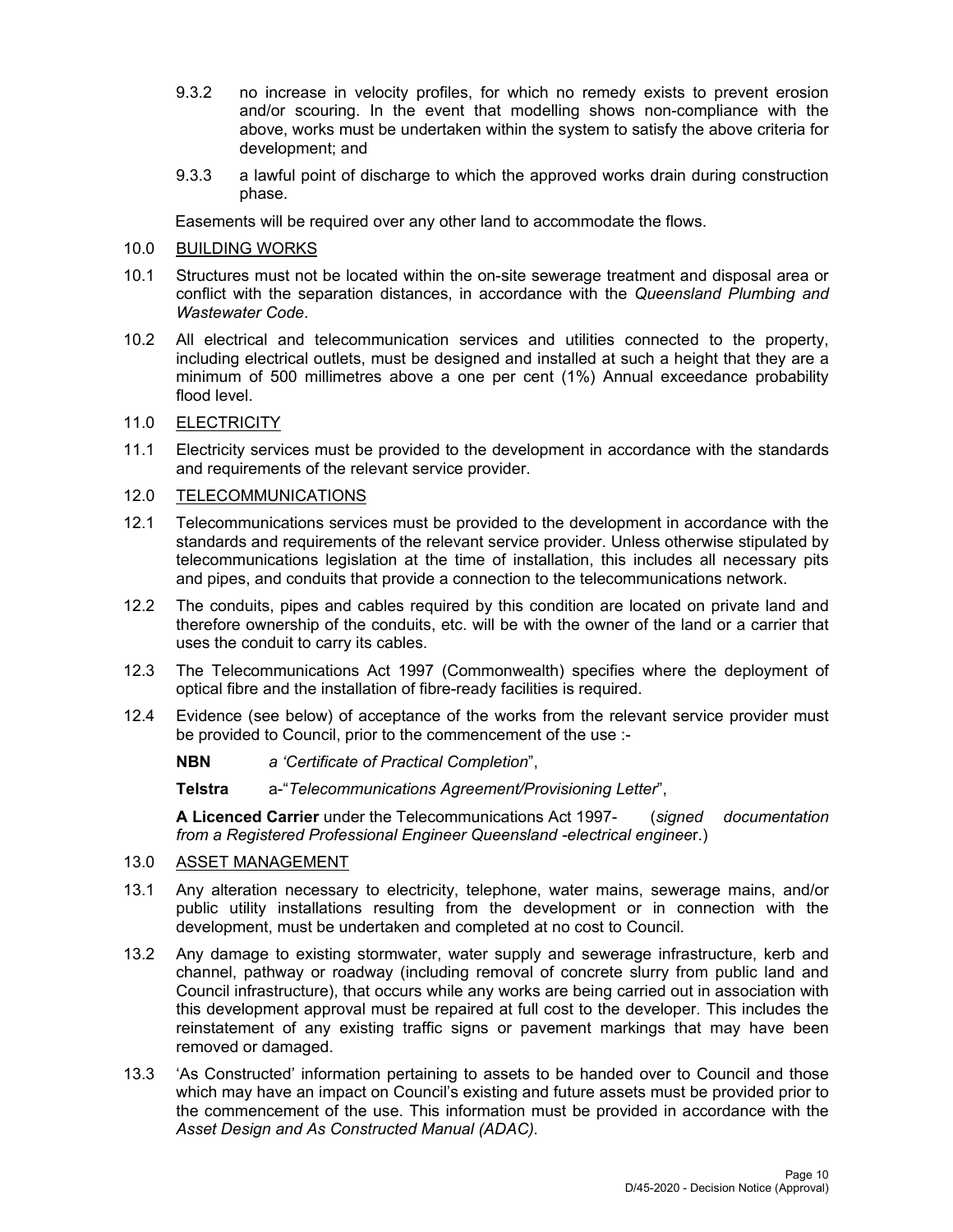#### 14.0 ENVIRONMENTAL

- 14.1 Any application for a Development Permit for Operational Works must be accompanied by an Erosion and Sediment Control Plan that addresses, but is not limited to, the following:
	- (i) objectives;
	- (ii) site location and topography;
	- (iii) vegetation;
	- (iv) site drainage;
	- (v) soils;
	- (vi) erosion susceptibility;
	- (vii) erosion risk;
	- (viii) concept;
	- (ix) design; and
	- (x) implementation,

for the construction and post-construction phases of work.

- 14.2 An Erosion Control and Stormwater Control Management Plan prepared by a Registered Professional Engineer of Queensland in accordance with the *Capricorn Municipal Design Guidelines*, must be implemented, monitored and maintained for the duration of the development works, and until all exposed soil areas are permanently stabilised (for example, turfed, hydromulched, concreted, landscaped). The plan must be available on-site for inspection by Council Officers whilst all works are being carried out.
- 15.0 ENVIRONMENTAL HEALTH
- 15.1 Any lighting devices associated with the development, such as sensory lighting, must be positioned on the development site and shielded so as not to cause glare or other nuisance to nearby residents and motorists. Night lighting must be designed, constructed and operated in accordance with *Australian Standard AS4282 "Control of the obtrusive effects of outdoor lighting"*.
- 15.2 Noise emitted from the activity must not cause an environmental nuisance.
- 15.3 When requested by Council, noise monitoring must be undertaken and recorded within three (3) months, to investigate any genuine complaint of nuisance caused by noise. The monitoring data, an analysis of the data and a report, including noise mitigation measures, must be provided Council within fourteen (14) days of the completion of the investigation. Council may require any noise mitigation measures identified in the assessment to be implemented within appropriate timeframes. Noise measurements must be compared with the acoustic quality objectives specified in the most recent edition of the *Environmental Protection (Noise) Policy*.
- 15.4 An incidents register must be kept at the premises and it must record any incidents including but not limited to:
	- 15.4.1 any fire at the premises; and
	- 15.4.2 any release of contaminants not in accordance with the development approval conditions.
- 15.5 Odour and visible contaminants, including but not limited to dust, fume, smoke, aerosols, overspray or particulates, must not be released to the environment in a manner that will or may cause environmental nuisance or harm unless such release is authorised by Council.
- 15.6 An appropriate spill kit must be kept on-site for neutralising or decontaminating spills. The spill kit must be clearly identifiable, maintained regularly and stored in a central location that is easily accessible to employees. Staff must be adequately trained in the use of these materials. The spill kit may consist of: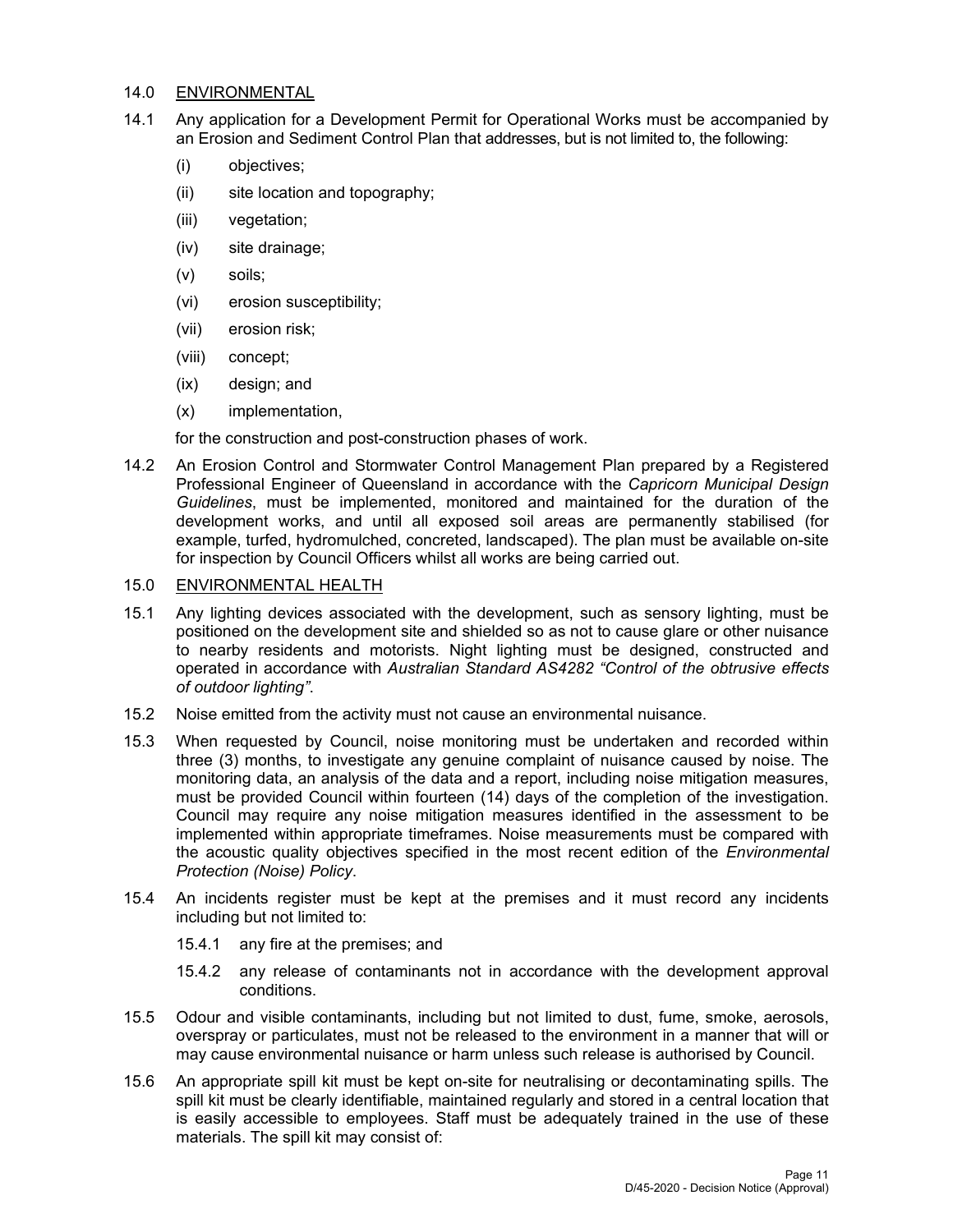- 15.6.1 a bin with a tight-fitting lid, partially filled with non-combustible absorbent material such as vermiculite;
- 15.6.2 a broom, shovel, face shield, chemically-resistant boots and gloves; and
- 15.6.3 waste bags and ties.
- 15.7 Any spillage of environmentally hazardous liquids or other materials must be cleaned up as quickly as practicable. Any spillage of waste and/or contaminants must not be hosed or swept to any stormwater drainage system, roadside gutter or waters.
- 15.8 Regulated waste and any other waste must not be released to the environment, stored, transferred or disposed of in such a manner that it will or may cause environmental harm or nuisance. This includes any waste being burnt or incinerated at the premises.
- 15.9 All traceable regulated waste must be removed from the premises by a licensed regulated waste transporter.
- 15.10 Where regulated waste is removed from the premises, records must be maintained for a period of five (5) years, and include the following:
	- 15.10.1 the date, quantity and type of waste removed;
	- 15.10.2 a copy of any licensed waste transport vehicle dockets;
	- 15.10.3 the name of the licensed regulated waste removalist and/or disposal operator; and
	- 15.10.4 the intended treatment and/or disposal destination of the waste.

These records must be available for inspection by Council when requested.

#### 16.0 OPERATING PROCEDURES

- 16.1 All construction materials, waste, waste skips, machinery and contractors' vehicles must be located and stored or parked within the development site. Storage of materials or parking of construction machinery or contractors' vehicles must not occur within Douglas Street.
- 16.2 Where un-sealed surface treatments are utilised in access, parking and vehicle manoeuvring areas, contaminants such as oils or chemicals must not be released onto the surface treatment.
- 16.3 All unsealed parking and manoeuvring areas must be operated and maintained in a manner so that there is no significant impact on the amenity of adjoining premises or the surrounding area being caused due to the emission of dust or resulting in sediment laden water.

Note: If the amenity impacts cannot be mitigated, the area must be sealed to Council's satisfaction.

16.4 No washing of plant equipment and vehicles is permitted on the development site unless an approved washdown bay is built to prevent contamination of land and the stormwater system.

#### ADVISORY NOTES

#### NOTE 1. Aboriginal Cultural Heritage

It is advised that under section 23 of the *Aboriginal Cultural Heritage Act 2003*, a person who carries out an activity must take all reasonable and practicable measures to ensure the activity does not harm Aboriginal cultural heritage (the "cultural heritage duty of care"). Maximum penalties for breaching the duty of care are listed in the Aboriginal cultural heritage legislation. The information on Aboriginal cultural heritage is available on the Department of Aboriginal and Torres Strait Islander and Partnerships website www.datsip.qld.gov.au.

NOTE 2. General Environmental Duty

General environmental duty under the *Environmental Protection Act 1994* prohibits unlawful environmental nuisance caused by noise, aerosols, particles, dust, ash,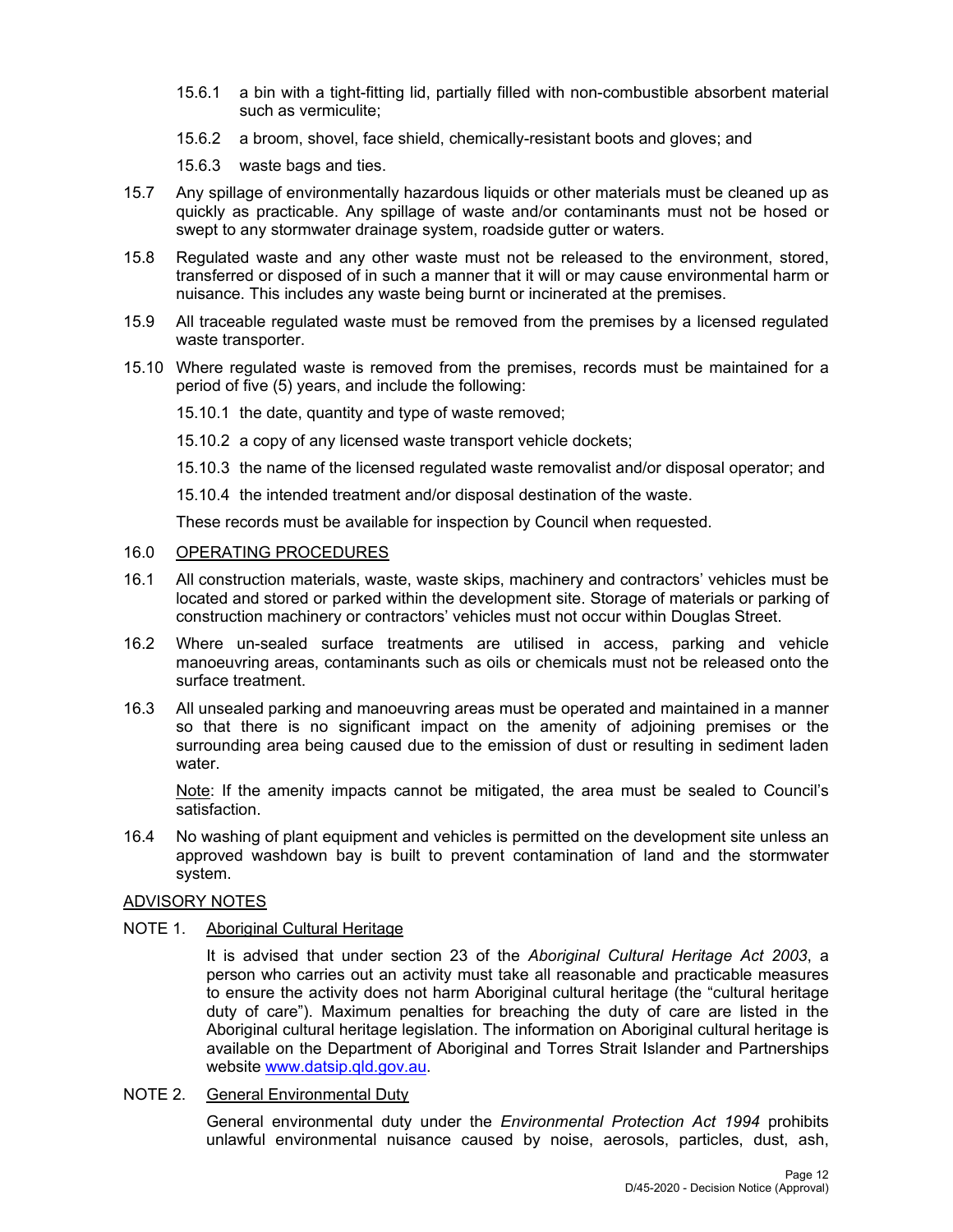fumes, light, odour or smoke beyond the boundaries of the development site during all stages of the development including earthworks, construction and operation.

## NOTE 3. Licensable Activities

Should an activity licensable by Rockhampton Regional Council be proposed for the development site, Council's Environment and Public Health Unit must be consulted to determine whether any approvals are required. Such activities may include food preparation, storage of dangerous goods or environmentally relevant activities. Approval for such activities is required before 'fit out' and operation.

### NOTE 4. General Safety Of Public During Construction

The *Work Health and Safety Act 2011* and *Manual of Uniform Traffic Control Devices* must be complied with in carrying out any construction works, and to ensure safe traffic control and safe public access in respect of works being constructed on a road.

# NOTE 5. Property Note (Connection to reticulated sewerage network)

A temporary ablution block and above ground tank is permitted however the development must be connected to Council's reticulated sewerage network within 24 months from the commencement of use.

#### NOTE 6. Works in Road Reserve Permit

It is advised that a Works in Road Reserve Permit (including a fee for the vehicle crossover and compliant with Standard *Capricorn Municipal Development Guidelines, Standard* Drawings) may be accepted in place of the application for a Development Permit for Operational Works (access works).

#### NOTE 7. Infrastructure Charges Notice

This application is subject to infrastructure charges in accordance with Council policies. The charges are presented on an Infrastructure Charges Notice.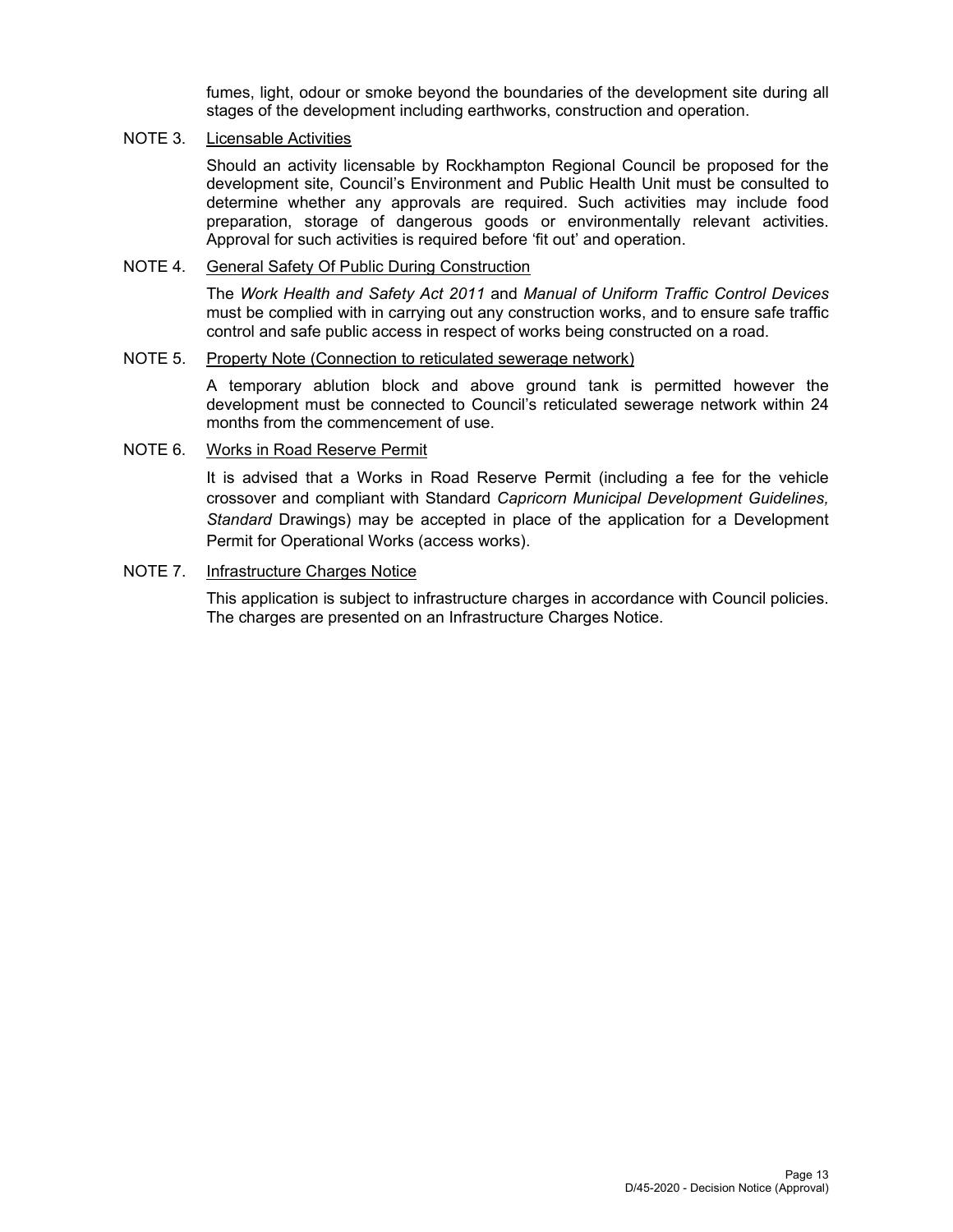

# **Attachment 2 - Appeal Rights**

*PLANNING ACT 2016*

The following is an extract from the *Planning Act 2016 (Chapter 6)*

#### *Appeal rights*

#### *229 Appeals to tribunal or P&E Court*

- (1) Schedule 1 states—
	- (a) matters that may be appealed to— (i) either a tribunal or the P&E Court; or (ii) only a tribunal; or (iii) only the P&E Court; and
	- (b) the person—
		- (i) who may appeal a matter (the **appellant**); and
		- (ii) who is a respondent in an appeal of the matter; and (iii) who is a co-respondent in an appeal of the matter; and
		- (iv) who may elect to be a co-respondent in an appeal of the matter.
- (2) An appellant may start an appeal within the appeal period.
- (3) The **appeal period** is—
	- (a) for an appeal by a building advisory agency—10 business days after a decision notice for the decision is given to the agency or
	- (b) for an appeal against a deemed refusal—at any time after the deemed refusal happens; or
	- (c) for an appeal against a decision of the Minister, under chapter 7, part 4, to register premises or to renew the registration of premises—20 business days after a notice is published under section 269(3)(a) or (4); or
	- (d) for an appeal against an infrastructure charges notice— 20 business days after the infrastructure charges notice is given to the person; or
	- (e) for an appeal about a deemed approval of a development application for which a decision notice has not been given—30 business days after the applicant gives the deemed approval notice to the assessment manager; or
	- (f) for any other appeal—20 business days after a notice of the decision for the matter, including an enforcement notice, is given to the person.

#### Note—

See the P&E Court Act for the court's power to extend the appeal period.

- (4) Each respondent and co-respondent for an appeal may be heard in the appeal.
- (5) If an appeal is only about a referral agency's response, the assessment manager may apply to the tribunal or P&E Court to withdraw from the appeal.
- (6) To remove any doubt, it is declared that an appeal against an infrastructure charges notice must not be about— (a) the adopted charge itself; or
	- (b) for a decision about an offset or refund—
		- (i) the establishment cost of trunk infrastructure identified in a LGIP; or
		- (ii) the cost of infrastructure decided using the method
	- included in the local government's charges resolution.

#### **230 Notice of appeal**

- (1) An appellant starts an appeal by lodging, with the registrar of the tribunal or P&E Court, a notice of appeal that— (a) is in the approved form; and
	- (b) succinctly states the grounds of the appeal.
- (2) The notice of appeal must be accompanied by the required fee.
- (3) The appellant or, for an appeal to a tribunal, the registrar must, within the service period, give a copy of the notice of appeal to—
- (a) the respondent for the appeal; and
- (b) each co-respondent for the appeal; and
- (c) for an appeal about a development application under schedule 1, table 1, item 1—each principal submitter for the development application; and
- (d) for an appeal about a change application under schedule 1, table 1, item 2—each principal submitter for the change application; and
- (e) each person who may elect to become a co-respondent for the appeal, other than an eligible submitter who is not a principal submitter in an appeal under paragraph (c) or (d); and
- (f) for an appeal to the P&E Court—the chief executive; and
- (g) for an appeal to a tribunal under another Act—any other person who the registrar considers appropriate.
- (4) The **service period** is—
	- (a) if a submitter or advice agency started the appeal in the P&E Court-2 business days after the appeal is started; or
	- (b) otherwise—10 business days after the appeal is started.
- (5) A notice of appeal given to a person who may elect to be a co-respondent must state the effect of subsection
- (6) A person elects to be a co-respondent by filing a notice of election, in the approved form, within 10 business days
	- after the notice of appeal is given to the person*.*
- **231 Other appeals**
- (1) Subject to this chapter, schedule 1 and the P&E Court Act, unless the Supreme Court decides a decision or other matter under this Act is affected by jurisdictional error, the decision or matter is non-appealable.
- (2) The Judicial Review Act 1991, part 5 applies to the decision or matter to the extent it is affected by jurisdictional error.
- (3) A person who, but for subsection (1) could have made an application under the Judicial Review Act 1991 in relation to the decision or matter, may apply under part 4 of that Act for a statement of reasons in relation to the decision or matter.
- (4) In this section— **decision** includes—
	- (a) conduct engaged in for the purpose of making a decision; and
	- (b) other conduct that relates to the making of a decision; and
	- (c) the making of a decision or the failure to make a decision; and
	- (d) a purported decision; and
	- (e) a deemed refusal.

**non-appealable**, for a decision or matter, means the decision or matter—

- (a) is final and conclusive; and
- (b) may not be challenged, appealed against, reviewed, quashed, set aside or called into question in any other way under the Judicial Review Act 1991 or otherwise, whether by the Supreme Court, another court, a tribunal or another entity; and
- (c) is not subject to any declaratory, injunctive or other order of the Supreme Court, another court, a tribunal or another entity on any ground.

#### **232 Rules of the P&E Court**

- (1) A person who is appealing to the P&E Court must comply with the rules of the court that apply to the appeal.
- (2) However, the P&E Court may hear and decide an appeal even if the person has not complied with rules of the P&E Court.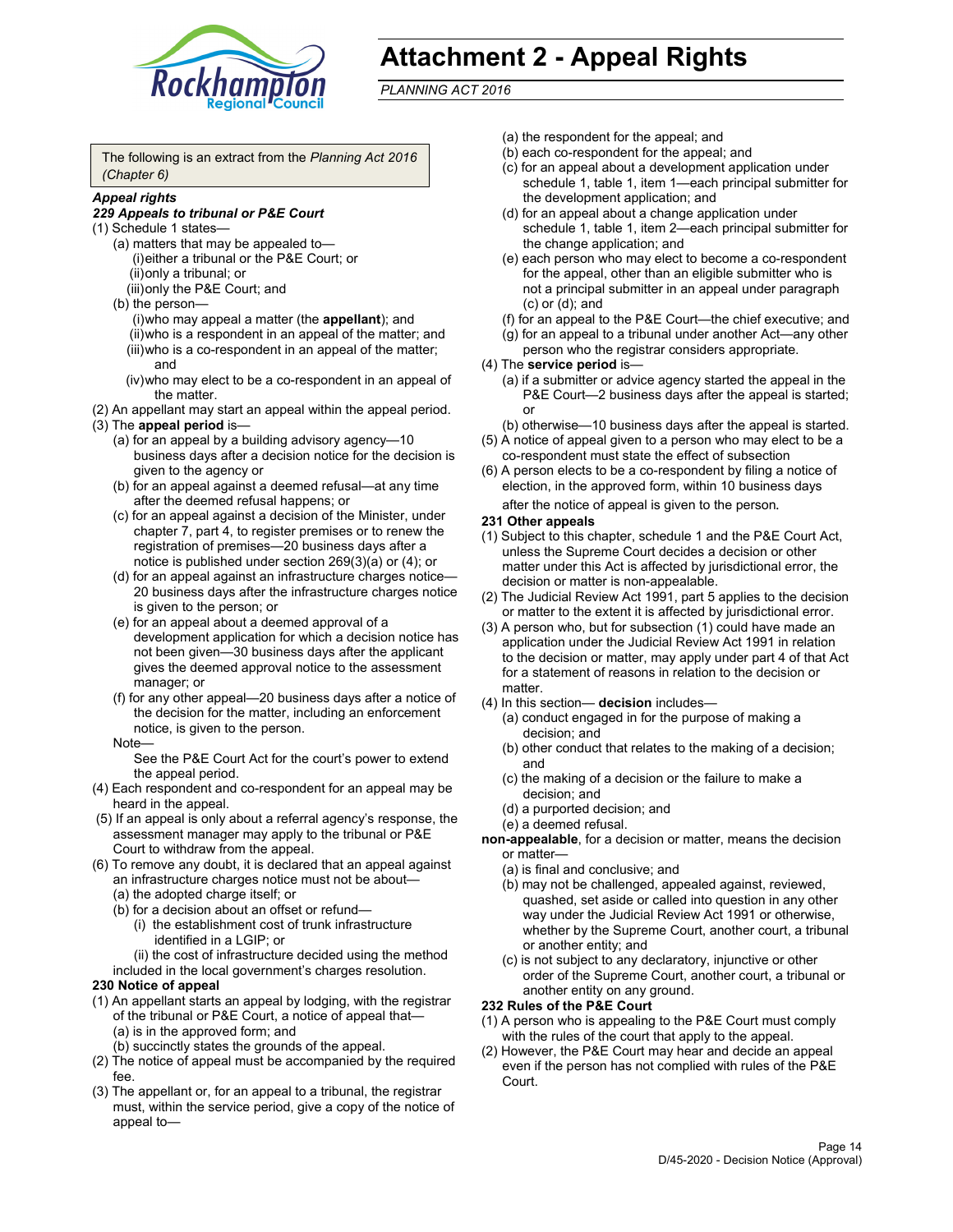

# **Appeal Rights**

*PLANNING ACT 2016*

# **Schedule 1**

# **Appeals section 229**

- **1 Appeal rights and parties to appeals**
- (1) Table 1 states the matters that may be appealed to—(a) the P&E court; or (b) a tribunal.
- (2) However, table 1 applies to a tribunal only if the matter involves—
	- (a) the refusal, or deemed refusal of a development application, for—
	- (i) a material change of use for a classified building; or
	- (ii) operational work associated with building work, a retaining wall, or a tennis court; or
	- (b) a provision of a development approval for—
	- (i) a material change of use for a classified building; or
- (ii) operational work associated with building work, a retaining wall, or a tennis court; or
	- (c) if a development permit was applied for—the decision to give a preliminary approval for— (i) a material change of use for a classified building; or
		- (ii) operational work associated with building work, a retaining wall, or a tennis court; or
	- (d) a development condition if—
		- (i) the development approval is only for a material change of use that involves the use of a building classified under the Building Code as a class 2 building; and
		- (ii) the building is, or is proposed to be, not more than 3 storeys; and
		- (iii) the proposed development is for not more than 60 sole-occupancy units; or
	- (e) a decision for, or a deemed refusal of, an extension application for a development approval that is only for a material change of use of a classified building; or
	- (f) a decision for, or a deemed refusal of, a change application for a development approval that is only for a material change of use of a classified building; or
	- (g) a matter under this Act, to the extent the matter relates to—
		- (i) the Building Act, other than a matter under that Act that may or must be decided by the Queensland Building and Construction Commission; or
		- (ii) the Plumbing and Drainage Act, part 4 or 5; or
	- (h) a decision to give an enforcement notice in relation to a matter under paragraphs (a) to (g); or
	- (i) a decision to give an infrastructure charges notice; or
	- (j) the refusal, or deemed refusal, of a conversion application; or
	- (k) a matter that, under another Act, may be appealed to the tribunal; or
	- (l) a matter prescribed by regulation.
- (3) Also, table 1 does not apply to a tribunal if the matter
	- involves—
		- (a) for a matter in subsection  $(2)(a)$  to  $(d)$ 
			- (i) a development approval for which the development application required impact assessment; and
			- (ii) a development approval in relation to which the assessment manager received a properly made submission for the development application; or
	- (b) a provision of a development approval about the identification or inclusion, under a variation approval, of a matter for the development.
- (4) Table 2 states the matters that may be appealed only to the P&E Court.
- (5) Table 3 states the matters that may be appealed only to the tribunal.
- (6) In each table—
	- (a) column 1 states the appellant in the appeal; and
	- (b) column 2 states the respondent in the appeal; and
	- (c) column 3 states the co-respondent (if any) in the appeal; and
	- (d) column 4 states the co-respondents by election (if any) in the appeal.
- (7) If the chief executive receives a notice of appeal under section 230(3)(f), the chief executive may elect to be a corespondent in the appeal.

| Table 1<br>Appeals to the P&E Court and, for certain matters, to a tribunal                                                                                                                                                                                                                                                                    |                           |                                         |                                                       |  |
|------------------------------------------------------------------------------------------------------------------------------------------------------------------------------------------------------------------------------------------------------------------------------------------------------------------------------------------------|---------------------------|-----------------------------------------|-------------------------------------------------------|--|
| 1. Development applications<br>An appeal may be made against-<br>(a) the refusal of all or part of the development application; or<br>(b) the deemed refusal of the development application; or<br>(c) a provision of the development approval; or<br>(d) if a development permit was applied for—the decision to give a preliminary approval. |                           |                                         |                                                       |  |
| Column 1                                                                                                                                                                                                                                                                                                                                       | Column 2                  | Column 3                                | Column 4                                              |  |
| Appellant                                                                                                                                                                                                                                                                                                                                      | Respondent                | Co-respondent<br>$($ if any $)$         | Co-respondent by election<br>$(if$ anv)               |  |
| The applicant                                                                                                                                                                                                                                                                                                                                  | The assessment<br>manager | If the appeal is about<br>a concurrence | 1 A concurrence agency that is<br>not a co-respondent |  |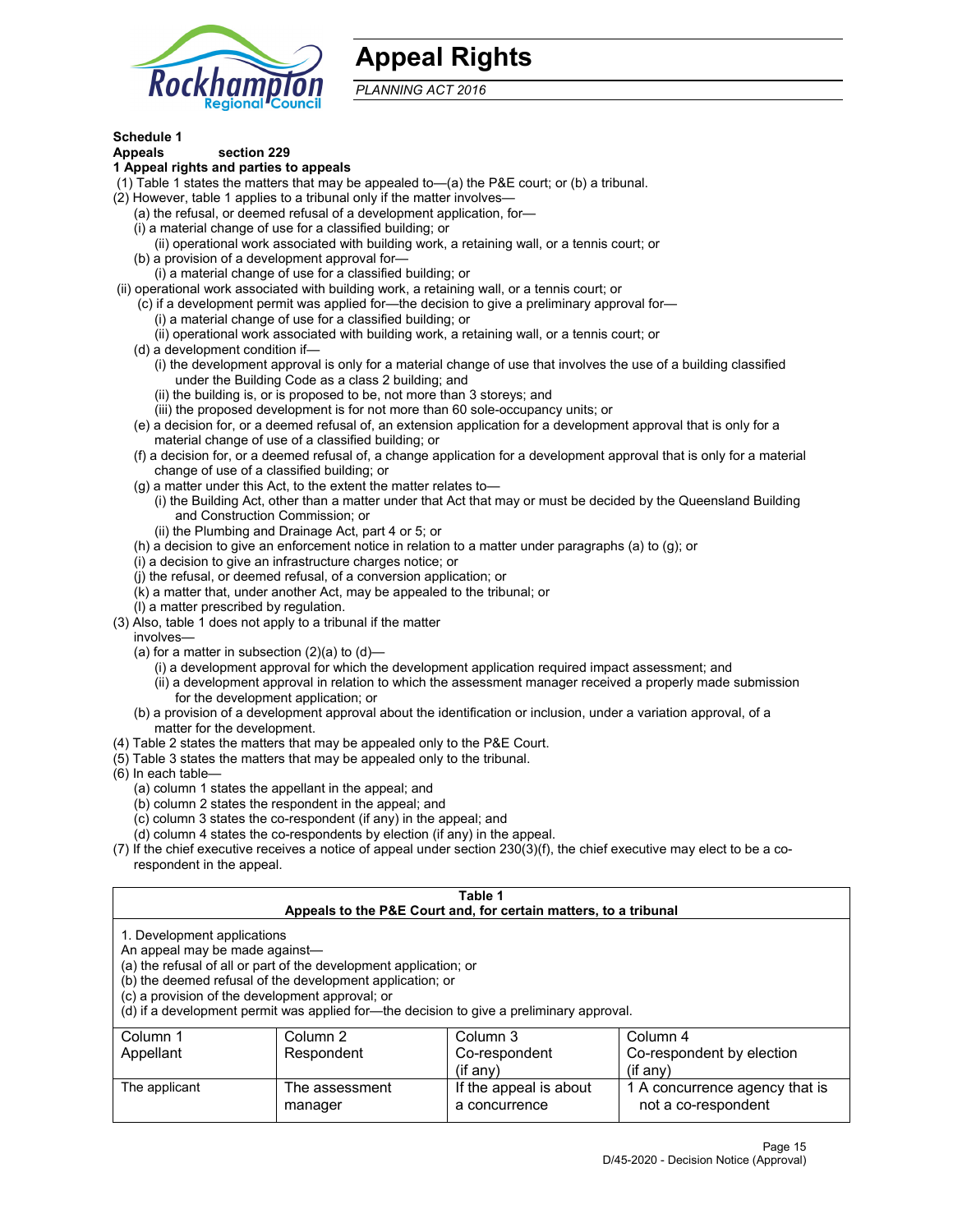| Table 1<br>Appeals to the P&E Court and, for certain matters, to a tribunal                                                                                                                             |                                   |                                                                 |                                                                                                                                                                                                                                                                                                                                                 |  |
|---------------------------------------------------------------------------------------------------------------------------------------------------------------------------------------------------------|-----------------------------------|-----------------------------------------------------------------|-------------------------------------------------------------------------------------------------------------------------------------------------------------------------------------------------------------------------------------------------------------------------------------------------------------------------------------------------|--|
| 2. Change applications<br>An appeal may be made against-<br>(b) a deemed refusal of a change application.                                                                                               |                                   | agency's referral<br>response-the<br>concurrence agency         | 2 If a chosen Assessment<br>manager is the respondent-<br>the prescribed assessment<br>manager<br>3 Any eligible advice agency for<br>the application<br>4 Any eligible submitter for the<br>application<br>(a) a responsible entity's decision for a change application, other than a decision made by the P&E court; or                       |  |
| Column 1<br>Appellant                                                                                                                                                                                   | Column <sub>2</sub><br>Respondent | Column 3<br>Co-respondent<br>(if any)                           | Column 4<br>Co-respondent by election<br>(if any)                                                                                                                                                                                                                                                                                               |  |
| 1 The applicant<br>2 If the responsible<br>entity is the<br>assessment<br>manager-an<br>affected entity that<br>gave a pre-request<br>notice or response<br>notice                                      | The responsible<br>entity         | If an affected entity<br>starts the appeal-the<br>applicant     | 1 A concurrence agency for the<br>development application<br>2 If a chosen assessment<br>manager is the respondent-<br>the prescribed assessment<br>manager<br>3 A private certifier for the<br>development application<br>4 Any eligible advice agency for<br>the change application<br>5 Any eligible submitter for the<br>change application |  |
| 3. Extension applications<br>An appeal may be made against-<br>(a) the assessment manager's decision about an extension application; or<br>(b) a deemed refusal of an extension application.            |                                   |                                                                 |                                                                                                                                                                                                                                                                                                                                                 |  |
| Column 1<br>Appellant                                                                                                                                                                                   | Column <sub>2</sub><br>Respondent | Column 3<br>Co-respondent<br>(if any)                           | Column 4<br>Co-respondent by election<br>(if any)                                                                                                                                                                                                                                                                                               |  |
| 1 The applicant<br>1<br>For a matter other<br>2<br>than a deemed<br>refusal of an<br>extension<br>application $-$ a<br>concurrence<br>agency, other than<br>the chief executive,<br>for the application | The assessment<br>manager         | If a concurrence<br>agency starts the<br>appeal - the applicant | If a chosen assessment<br>manager is the respondent - the<br>prescribed assessment manager                                                                                                                                                                                                                                                      |  |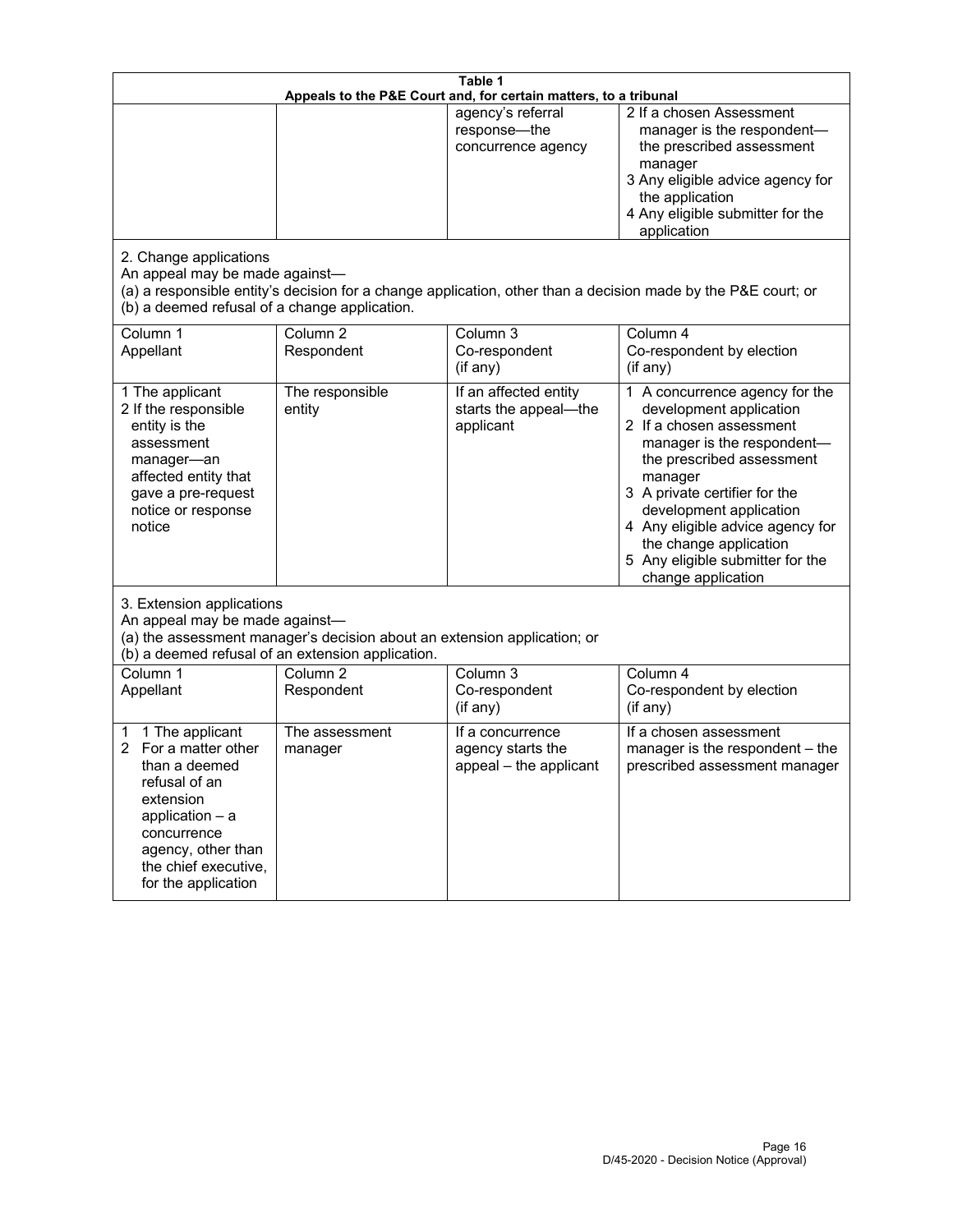#### **Table 1 Appeals to the P&E Court and, for certain matters, to a tribunal**

4. Infrastructure charges notices

An appeal may be made against an infrastructure charges notice on 1 or more of the following grounds

- a) The notice involved an error relating to
	- (i) The application of the relevant adopted charge; or

Examples of errors in applying an adopted charge –

- The incorrect application of gross floor area for a non-residential development
- Applying an incorrect 'use category', under a regulation, to the development
- (i) The working out of extra demands, for section 120; or
- (ii) An offset or refund; or
- b) The was no decision about an offset or refund; or
- c) If the infrastructure charges notice states a refund will be given the timing for giving the refund; or
- d) The amount of the charge is so unreasonable that no reasonable relevant local government could have imposed the amount.

| Column 1<br>Appellant                                    | Column 2<br>Respondent                                                    | Column 3<br>Co-respondent<br>(i f any) | Column 4<br>Co-respondent by election<br>(if any) |
|----------------------------------------------------------|---------------------------------------------------------------------------|----------------------------------------|---------------------------------------------------|
| The person given the<br>Infrastructure charges<br>notice | The local government<br>that gave the<br>infrastructure charges<br>notice |                                        |                                                   |

5. Conversion applications

An appeal may be made against—

(a) the refusal of a conversion application; or

(b) a deemed refusal of a conversion application.

| Column 1      | Column 2                | Column 3      | Column 4                  |
|---------------|-------------------------|---------------|---------------------------|
| Appellant     | Respondent              | Co-respondent | Co-respondent by election |
|               |                         | $(if$ any)    | (if any)                  |
| The applicant | The local government    |               |                           |
|               | to which the conversion |               |                           |
|               | application was made    |               |                           |

6. Enforcement notices

An appeal may be made against the decision to give an enforcement notice.

| Column 1<br>Appellant                      | Column 2<br>Respondent       | Column 3<br>Co-respondent<br>(if any) | Column 4<br>Co-respondent by election<br>(i f any)                                                                                                                         |
|--------------------------------------------|------------------------------|---------------------------------------|----------------------------------------------------------------------------------------------------------------------------------------------------------------------------|
| The person given the<br>enforcement notice | The enforcement<br>authority |                                       | If the enforcement authority is<br>not the local government for<br>the premises in relation to which<br>the offence is alleged to have<br>happened-the local<br>government |

#### **Table 2 Appeals to the P&E Court only**

1. Appeals from tribunal

An appeal may be made against a decision of a tribunal, other than a decision under

section 252, on the ground of—

(a) an error or mistake in law on the part of the tribunal; or

(b) jurisdictional error.

| Column 1<br>Appellant                             | Column 2<br>Respondent                                    | Column 3<br>Co-respondent<br>$(if$ any) | Column 4<br>Co-respondent by election<br>$(if$ any) |
|---------------------------------------------------|-----------------------------------------------------------|-----------------------------------------|-----------------------------------------------------|
| A party to the<br>proceedings for the<br>decision | The other party to the<br>proceedings for the<br>decision | $\overline{\phantom{a}}$                |                                                     |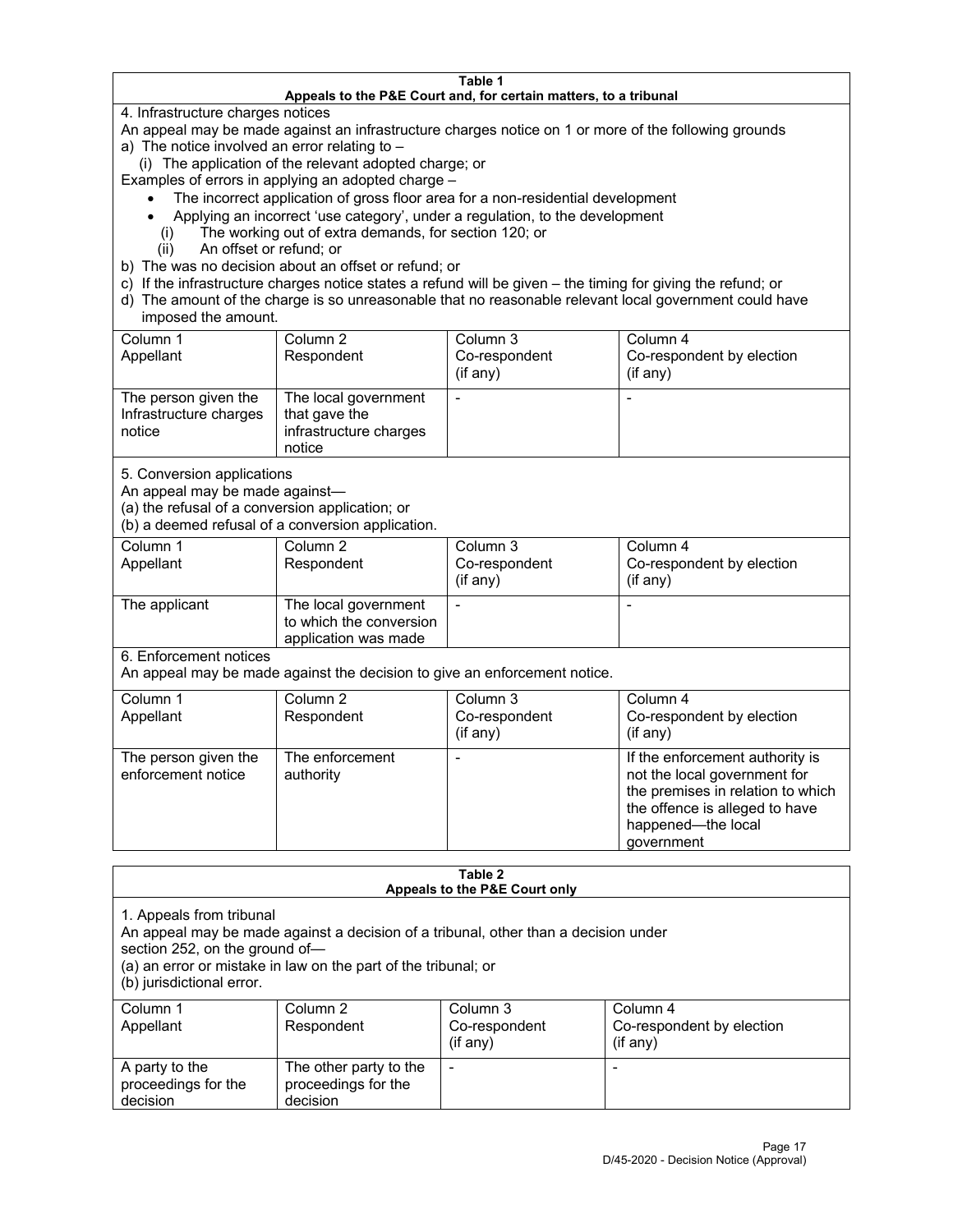#### **Table 2 Appeals to the P&E Court only**

2. Eligible submitter appeals

An appeal may be made against the decision to give a development approval, or an approval for a change application, to the extent that the decision relates to—

(a) any part of the development application for the development approval that required impact assessment; or (b) a variation request.

| Column 1<br>Appellant                                                                                                                                                                        | Column 2<br>Respondent                                                                                                     | Column 3<br>Co-respondent<br>$($ if any $)$                                                                             | Column 4<br>Co-respondent by election<br>$($ if any $)$ |
|----------------------------------------------------------------------------------------------------------------------------------------------------------------------------------------------|----------------------------------------------------------------------------------------------------------------------------|-------------------------------------------------------------------------------------------------------------------------|---------------------------------------------------------|
| 1 For a development<br>application-an<br>eligible submitter for<br>the development<br>application<br>2 For a change<br>application-an<br>eligible submitter for<br>the change<br>application | 1 For a development<br>application-the<br>assessment<br>manager<br>2 For a change<br>application-the<br>responsible entity | 1 The applicant<br>2 If the appeal is<br>about a concurrence<br>agency's referral<br>response-the<br>concurrence agency | Another eligible<br>submitter for the<br>application    |

3. Eligible submitter and eligible advice agency appeals

An appeal may be made against a provision of a development approval, or failure to

include a provision in the development approval, to the extent the matter relates to—

(a) any part of the development application or the change application, for the development approval, that required impact assessment; or

(b) a variation request.

| Column 1<br>Appellant                                                                                                                                                                                                                                                                         | Column <sub>2</sub><br>Respondent                                                                                          | Column 3<br>Co-respondent<br>(if any)                                                                                     | Column 4<br>Co-respondent by election<br>(if any)  |  |
|-----------------------------------------------------------------------------------------------------------------------------------------------------------------------------------------------------------------------------------------------------------------------------------------------|----------------------------------------------------------------------------------------------------------------------------|---------------------------------------------------------------------------------------------------------------------------|----------------------------------------------------|--|
| 1 For a development<br>application-an<br>eligible submitter for<br>the development<br>application<br>2 For a change<br>application-an<br>eligible submitter for<br>the change<br>application<br>3 An eligible advice<br>agency for the<br>development<br>application or<br>change application | 1 For a development<br>application-the<br>assessment<br>manager<br>2 For a change<br>application-the<br>responsible entity | 1 The applicant<br>2 If the appeal is<br>about a concurrence<br>agency's referral<br>response---the<br>concurrence agency | Another eligible submitter for the<br>application  |  |
| 4. Compensation claims<br>An appeal may be made against-<br>(a) a decision under section 32 about a compensation claim; or<br>(b) a decision under section 265 about a claim for compensation; or<br>(c) a deemed refusal of a claim under paragraph (a) or (b).                              |                                                                                                                            |                                                                                                                           |                                                    |  |
| Column <sub>1</sub><br>Appellant                                                                                                                                                                                                                                                              | Column <sub>2</sub><br>Respondent                                                                                          | Column 3<br>Co-respondent<br>(if any)                                                                                     | Column 4<br>Co-respondent by election<br>(i f any) |  |
| A person dissatisfied<br>with the decision                                                                                                                                                                                                                                                    | The local<br>government to which<br>the claim was made                                                                     |                                                                                                                           |                                                    |  |
| 5. Registered premises                                                                                                                                                                                                                                                                        |                                                                                                                            |                                                                                                                           |                                                    |  |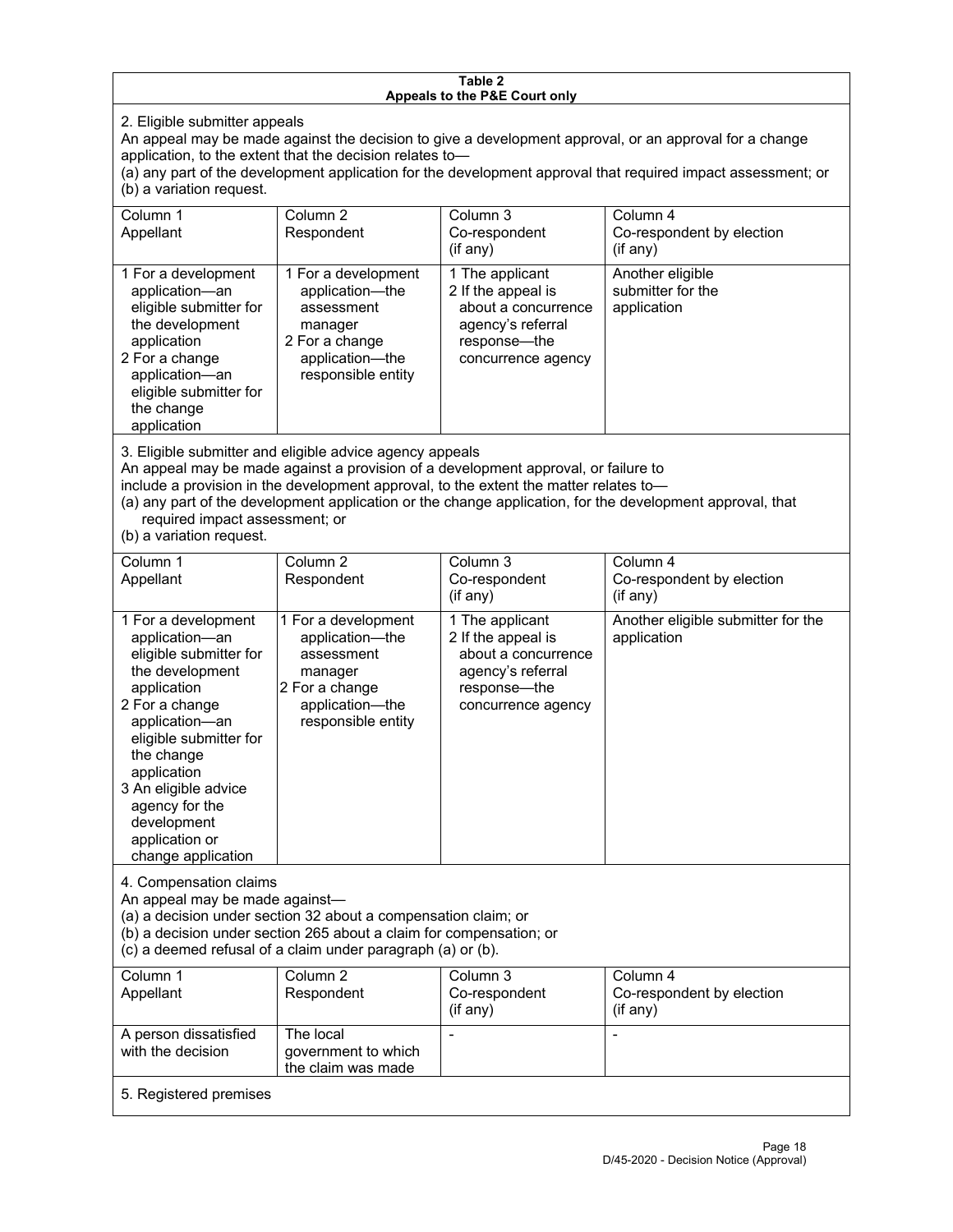| Table 2<br>Appeals to the P&E Court only                                                                                                                                                                                                                                                                             |                                   |                                                  |                                                                                                                                                                             |  |
|----------------------------------------------------------------------------------------------------------------------------------------------------------------------------------------------------------------------------------------------------------------------------------------------------------------------|-----------------------------------|--------------------------------------------------|-----------------------------------------------------------------------------------------------------------------------------------------------------------------------------|--|
| An appeal may be made against a decision of the Minister under chapter 7, part 4.                                                                                                                                                                                                                                    |                                   |                                                  |                                                                                                                                                                             |  |
| Column 1<br>Appellant                                                                                                                                                                                                                                                                                                | Column <sub>2</sub><br>Respondent | Column <sub>3</sub><br>Co-respondent<br>(if any) | Column 4<br>Co-respondent by election<br>(if any)                                                                                                                           |  |
| 1 A person given a<br>decision notice about<br>the decision<br>2 If the decision is to<br>register premises or<br>renew the<br>registration of<br>premises-an owner<br>or occupier of<br>premises in the<br>affected area for the<br>registered premises<br>who is dissatisfied<br>with the decision                 | The Minister                      | Ĭ.                                               | If an owner or occupier starts the<br>appeal - the owner of the<br>registered premises                                                                                      |  |
| 6. Local laws<br>An appeal may be made against a decision of a local government, or conditions applied,<br>under a local law about-<br>(a) the use of premises, other than a use that is the natural and ordinary consequence of prohibited<br>development; or<br>(b) the erection of a building or other structure. |                                   |                                                  |                                                                                                                                                                             |  |
| Column 1<br>Appellant                                                                                                                                                                                                                                                                                                | Column <sub>2</sub><br>Respondent | Column 3<br>Co-respondent<br>(if any)            | Column 4<br>Co-respondent by election<br>(if any)                                                                                                                           |  |
| A person who-<br>(a) applied for the<br>decision; and<br>(b) is dissatisfied with<br>the decision or<br>conditions.                                                                                                                                                                                                  | The local government              | L,                                               | $\overline{a}$                                                                                                                                                              |  |
|                                                                                                                                                                                                                                                                                                                      |                                   | Table 3<br>Appeals to the tribunal only          |                                                                                                                                                                             |  |
| 1. Building advisory agency appeals<br>An appeal may be made against giving a development approval for building work to the extent the building<br>work required code assessment against the building assessment provisions.                                                                                         |                                   |                                                  |                                                                                                                                                                             |  |
| Column 1<br>Appellant                                                                                                                                                                                                                                                                                                | Column <sub>2</sub><br>Respondent | Column 3<br>Co-respondent<br>(if any)            | Column 4<br>Co-respondent by election<br>(if any)                                                                                                                           |  |
| A building advisory<br>agency for the<br>development application<br>related to the approval                                                                                                                                                                                                                          | The assessment<br>manager         | The applicant                                    | 1 A concurrence agency for the<br>development application<br>related to the approval<br>2 A private certifier for the<br>development application<br>related to the approval |  |
| 3. Certain decisions under the Building Act and the Plumbing and Drainage Act<br>An appeal may be made against a decision under-<br>(a) the Building Act, other than a decision made by the Queensland Building and Construction Commission; or<br>(b) the Plumbing and Drainage Act, part 4 or 5.                   |                                   |                                                  |                                                                                                                                                                             |  |
| Column 1<br>Appellant                                                                                                                                                                                                                                                                                                | Column <sub>2</sub><br>Respondent | Column 3<br>Co-respondent<br>(if any)            | Column 4<br>Co-respondent by election<br>(if any)                                                                                                                           |  |